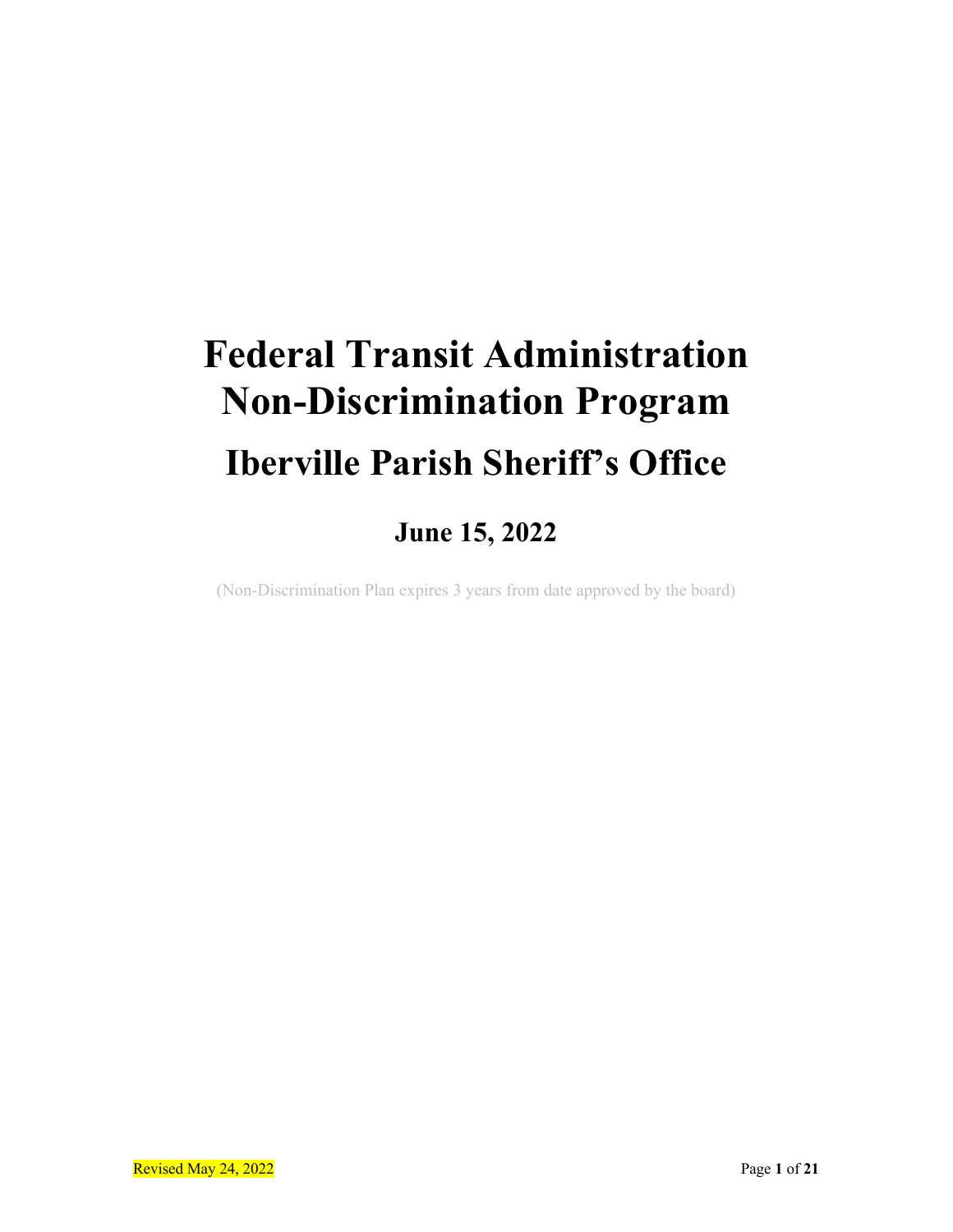#### **Non-Discrimination Plan Table of Contents**

The Iberville Sheriff's Office Non-Discrimination plan includes the following elements:

- 1. Plan Approval and Revision Log
- 2. Policy Statement
- 3. Notice to the Public
- 4. Complaint Procedure
- 5. Complaint Form
- 6. List of transit related Non-Discrimination Investigations, Complaints and Lawsuits
- 7. Public Participation Plan
- 8. Language Assistance Plan
- 9. Minority Representation Table and Description
- 10. Providing Assistance to and Monitoring Subrecipients
- 11. Title VI Equity Analysis
- 12. MPO Requirements This is only required if the MPO operates the service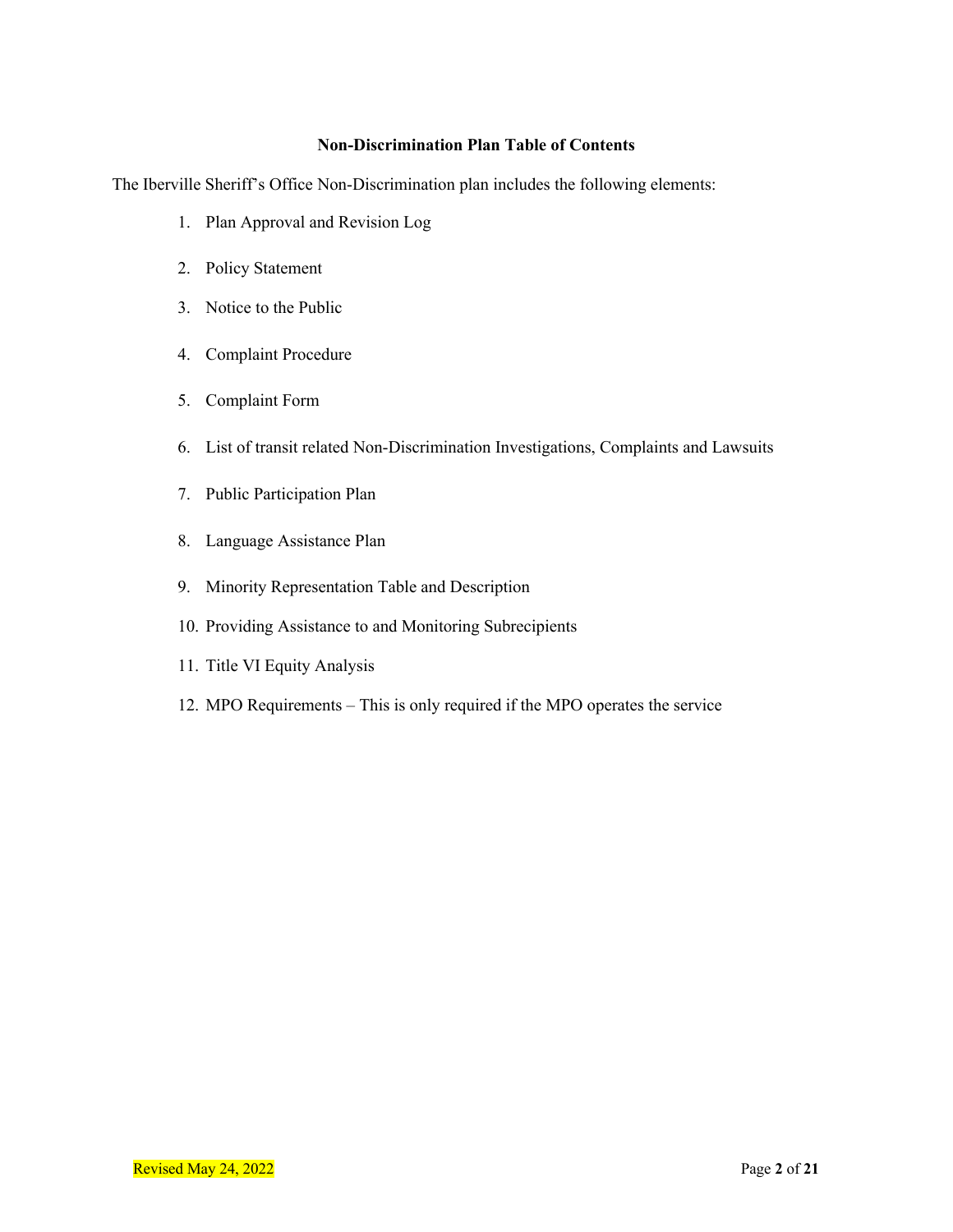#### **Section 1: Non-Discrimination Plan Approval**

| Non-Discrimination<br>Plan Adopted on:               | June 15, 2022             |  |  |  |  |
|------------------------------------------------------|---------------------------|--|--|--|--|
| Adopted by:                                          | Sheriff, Iberville Parish |  |  |  |  |
| $Sigma(s)$ :                                         |                           |  |  |  |  |
| <b>Brett Stassi</b><br>Print Name of signature above |                           |  |  |  |  |
| Sheriff<br>Print Title of signature above            |                           |  |  |  |  |
| Date SIGNED:<br>June 15, 2022                        |                           |  |  |  |  |

Include documentation to show approval (i.e., minutes, resolutions, ordinance, etc.) The person given the authority to sign should be the person who actually signs the document.

#### **Non-Discrimination Plan Revision Log**

| $\begin{array}{ll} \textbf{Date} \\ \textbf{Month/day/year} \end{array}$ | <b>Section Revised</b> | <b>Summary of Revisions</b> |
|--------------------------------------------------------------------------|------------------------|-----------------------------|
|                                                                          |                        |                             |
|                                                                          |                        |                             |
|                                                                          |                        |                             |
|                                                                          |                        |                             |
|                                                                          |                        |                             |
|                                                                          |                        |                             |
|                                                                          |                        |                             |

#### **Section 2: Non-Discrimination Policy Statement**

#### **Policy Statement**

The Iberville Sheriff's Office assures that no person shall on the grounds of race, color, or national origin as provided by Title VI of the Civil Rights Act of 1964, and the Civil Rights Restoration Act of 1987 (P.L. 100.259) be excluded from participation in, be denied the benefits of, or be otherwise subjected to discrimination under any programs or activities. Iberville Sheriff's Office assures every effort will be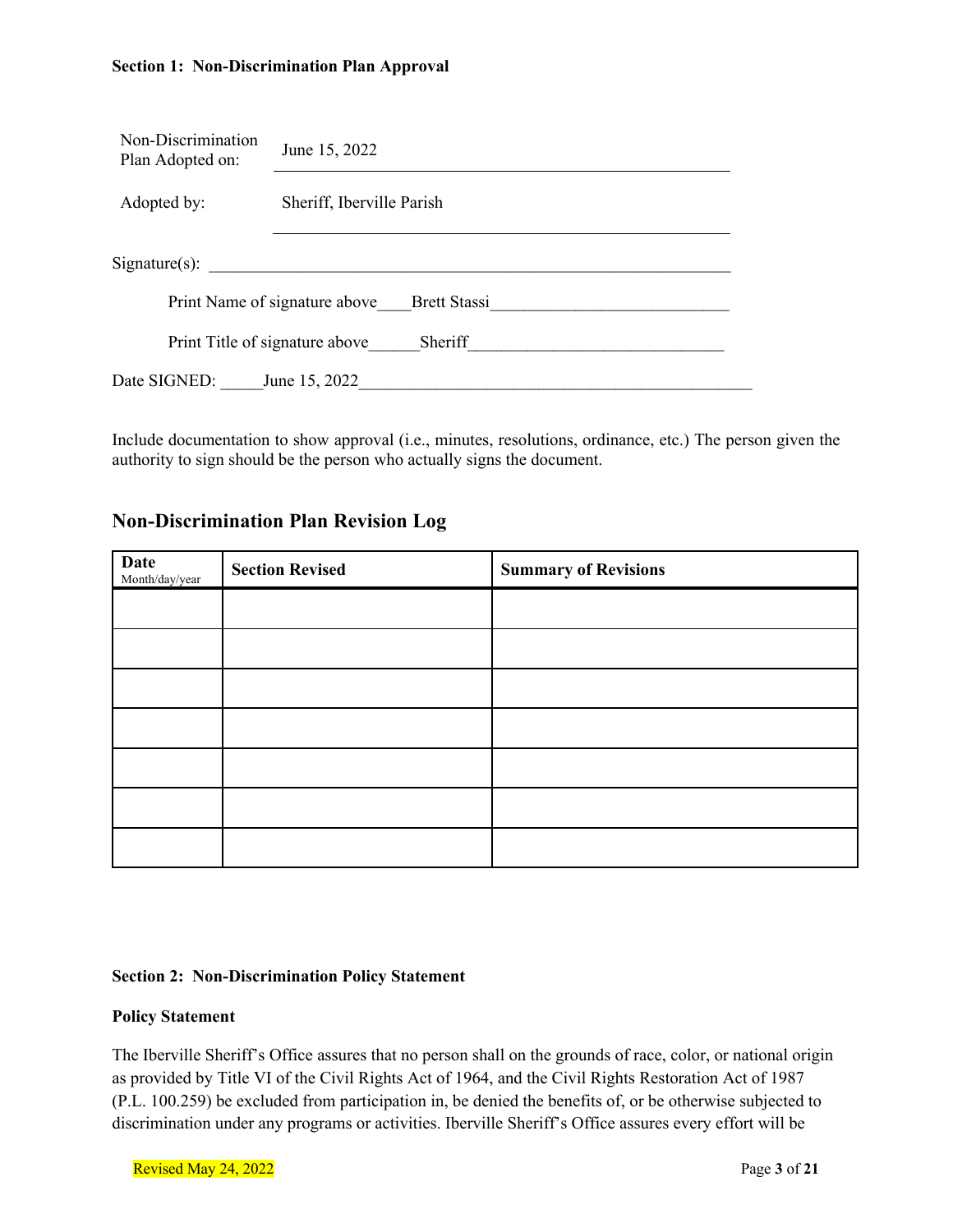made to ensure nondiscrimination in all of its programs and activities, whether those programs and activities are federally funded or not (inclusive of additional Title VI Authorities and citations).

The Civil Rights Restoration Act of 1987, broadened the scope of Title VI coverage by expanding the definition of terms "programs or activities" to include all programs or activities of Federal Aid recipients, sub-recipients, and contractor/consultants, whether such programs and activities are federally assisted or not (Public Law 100259 [S.557] March 22, 1988.)

Iberville Sheriff's Office will be responsible for initiating and monitoring Title VI activities, preparing required reports and other responsibilities as required by 23 Code of Federal Regulation, (CFR) 200 and 49 Code of Federal Regulation 21.

Tommy Favaron Tommit Favorich Communication of the US, 2022 Agency Director Name Date

Any individual, group of individuals or entity that believes they have been discriminated against on the basis of race, color or national origin by the Iberville Sheriff's Office may file a Non-Discrimination complaint by submitting the agency's Non-Discrimination Complaint Form.

> For all Discrimination matters, please contact: Tommy Favaron 58050 Meriam St., Plaquemine, La. 70764 225-687-5287 tfavaron@ipso.la.gov

**Section 3: Notice to the Public**

**Non-Discrimination Notice to the Public**

The Iberville Sheriff's Office Notice to the Public is as follows: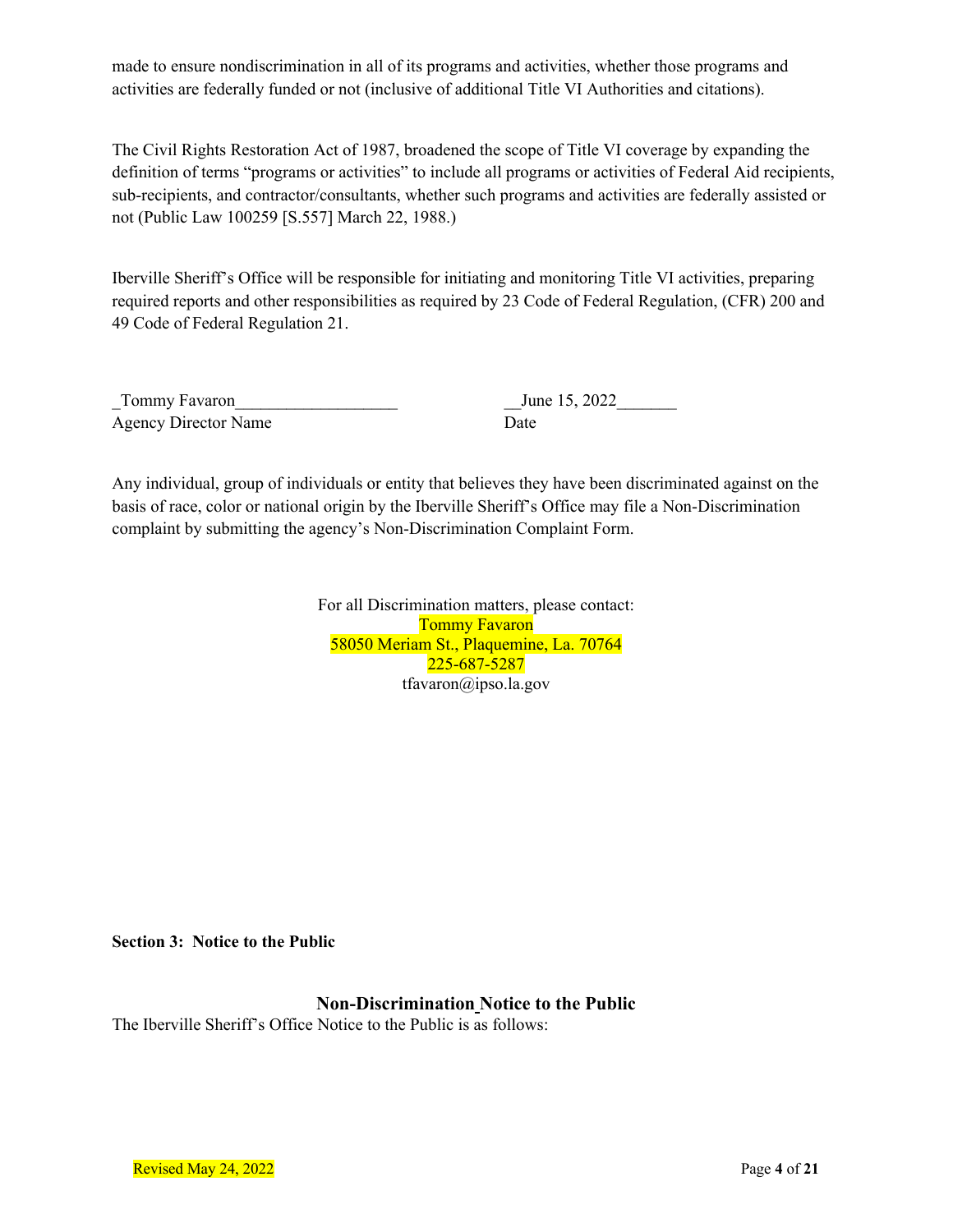### **Notifying the Public of Rights Non-Discrimination**

# Iberville Parish Sheriff's Office

- The Iberville Sheriff's Office operates its programs and services without regard to race, color, and national origin in accordance with Title VI of the Civil Rights Act. Any person who believes she or he has been aggrieved by any unlawful discriminatory practice may file a complaint with the Iberville Sheriff's Office and should be filed within 180 days of date of alleged discrimination.
- $\checkmark$  For more information on the Iberville Sheriff's Office civil rights program, the procedures to file a complaint or to file a complaint contact 225-687-5287, email  $\frac{f}{2}$  favor  $\frac{a}{2}$  is  $a$ , gov or visit our administrative office at 58050 Meriam St., Plaquemine, la. 70764 For more information, visit www.ibervillesheriff.com
- A complaint may also be filed directly with the:

Louisiana Department of Transportation and Development, Attn: Cynthia Douglas, 1201 Capitol Access Road, Baton Rouge, LA 70804 or (225) 379-1923.

Federal Transit Administration, Office of Civil Rights, Attention: Title VI Program Coordinator, East Building, 5<sup>th</sup> Floor-TCR, 1200 New Jersey Ave., SE Washington, DC, 20590.

- $\checkmark$  If information is needed in another language, contact 225-687-5287.
- $\checkmark$  The Iberville Sheriff's Office adheres to requirements of the Americans with Disabilities Act (ADA) and makes every reasonable modification to its policies, practices and services to ensure accessibility for riders and will make reasonable modifications and/or accommodations upon request of a rider with a disability.
- $\checkmark$  For more information on reasonable accommodation please contact the Iberville Sheriff's Office civil rights program, the procedures to file a complaint or to file a complaint contact 225-687-5287, email tfavaron@ipso.la.gov or visit our administrative office at 58050 Meriam St., Plaquemine, La. 70764. For more information, visit www.ibervillesheriff.com.

The Iberville Sheriff's Office Notice to the Public is posted in the public areas of the office and inside the transit vehicles.

### **Notificación al público de derechos bajo el no discriminación**

• El Iberville Sheriff's Office opera sus programas y servicios sin distinction de raza, color y origen nacional, segun el no discriminación. Cualquier persona que cree o que ha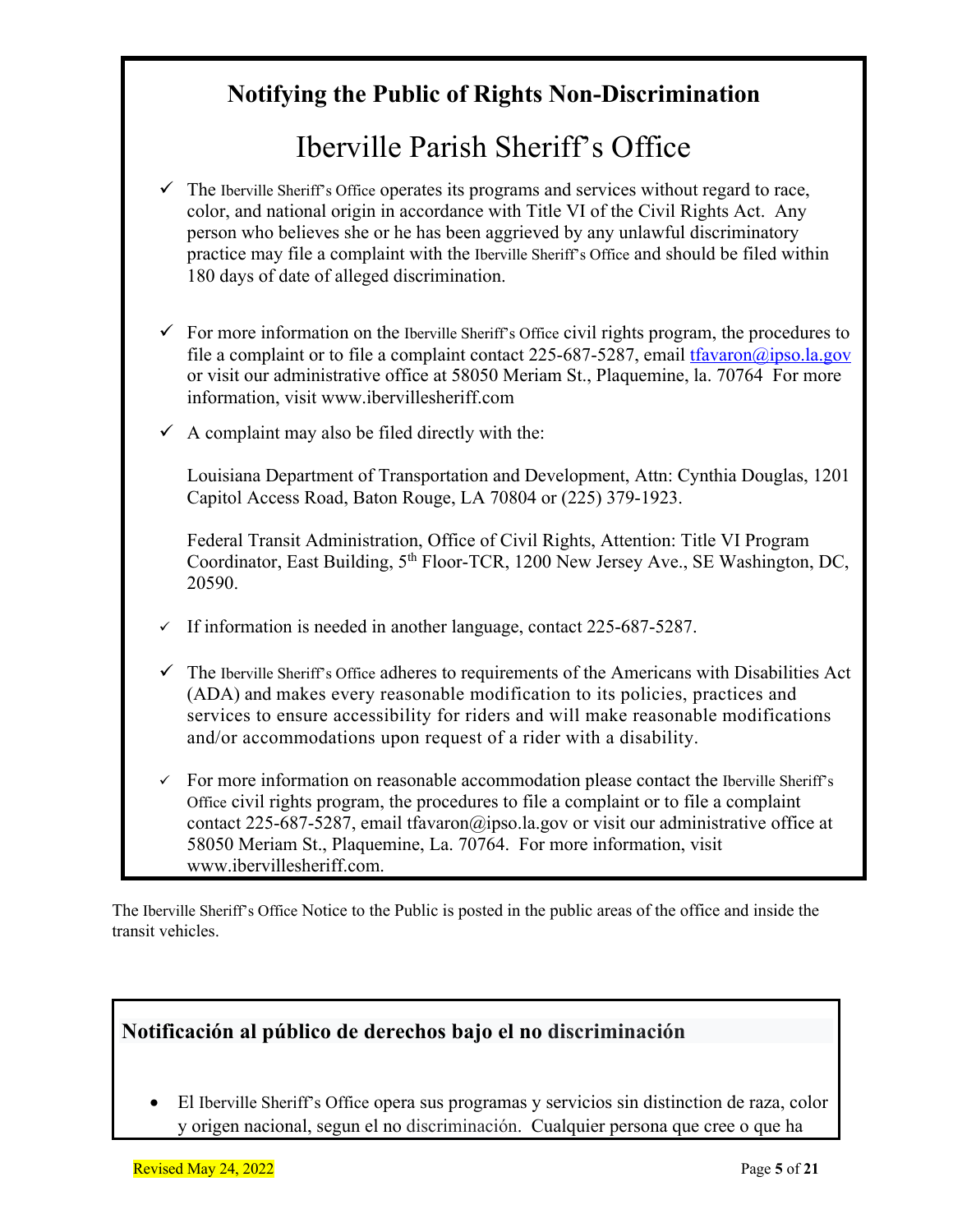sido perjudicada por una práctica discriminatoria ilegal bajo el Título VI o no discriminación puede presentar una queja con el Iberville Sheriff's Office.

- Para obtener más información sobre el programa de derechos civiles de Iberville Sheriff's Office, o para obtener más información sobre los procedimientos para presenter una queja llame al 225-685-2417, 225-687-5287, tfavaron@ipso.la.gov o visite nuestra oficina administrativa en 58050 Meriam St., Plaquemine, La. 70764.
- Un demandante puede presenter una queja directamente a la el Departmet de Transporte del estado de Louisiana, llame al (225) 379-1923. Email Cynthia.douglas@la.gov,
- Un demandante puede presenter una queja directamente a la Administración Federal de tránsito, Oficina de Derechos Civiles, Atención: Coordinadora del Programa Título VI, edificio este, 5 piso-TCR, 1200 New Jersey Ave., se Washington, DC, 20590.
- Si se necesita información en otro idioma, comuníquese con 225-685-2417.
- El Iberville Sheriff's Office se adhiere a los requisitos de la Ley de Estadounidenses con Discapacidades (ADA, por sus siglas en inglés) y realiza todas las modificaciones razonables a sus políticas, prácticas y servicios para garantizar la accesibilidad de los pasajeros y realizará modificaciones y/o adaptaciones razonables a pedido de un pasajero con una discapacidad.
- Para obtener más información sobre adaptaciones razonables, comuníquese con el programa de derechos civiles de Nombre de la agencia, los procedimientos para presentar una queja o para presentar una queja comuníquese con 225-687-5287, correo electrónico tfavaron@ipso.la.gov; o visite nuestra oficina administrativa en 1234 Center Street, State 11111. Para obtener más información, visite www.ibervillesheriff.com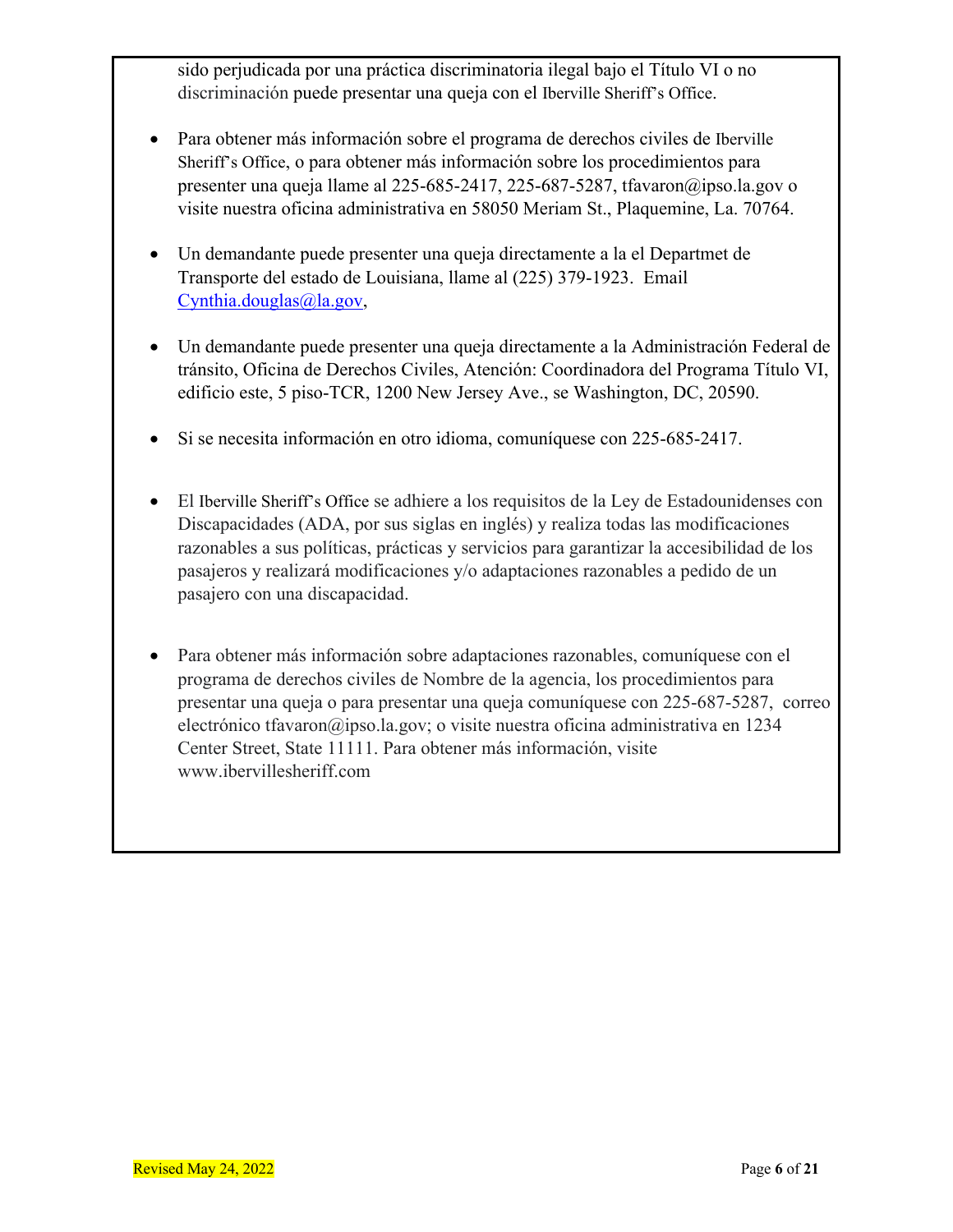#### **Section 4: Non-Discrimination Complaint Procedure**

The Iberville Sheriff's Office Non-Discrimination Complaint Procedure is made available in the following locations:

#### ☒ **Agency website, if available: www.ibervillesheriff.com** ☒ **Hard copy in the central office** ☐ **Agency Title VI Plan**

Any individual, group of individuals or entity that believes they have been discriminated against on the basis of race, color, national origin or disability by the Iberville Sheriff's Office may file a non-discrimination complaint by completing and submitting the agency's non-discrimination Complaint Form. File initial complaint with Tommy Favaron, Director at Iberville Sheriff's Office

Any individual having filed a complaint or participated in the investigation of a complaint shall not be subjected to any form of intimidation or retaliation. Individuals who have cause to think that they have been subjected to intimidation or retaliation can file a complaint of retaliation following the same procedure for filing a discrimination complaint.

A complaint must be filed with the Iberville Sheriff's Office no later than 180 days after the following:

- 1. The date of the alleged act of discrimination; or
- 2. The date when the person(s) became aware of the alleged discrimination; or
- 3. Where there has been a continuing course of conduct, the date on which that conduct was discontinued of the latest instance of the conduct.

Once the complaint is received, the Iberville Sheriff's Office will review it to determine if our office has jurisdiction. (A copy of each non-discrimination complaint received will be forwarded to the Louisiana Department of Transportation and Development within ten (10) calendar days of receipt.) The complainant will receive an acknowledgement letter informing her/him whether the complaint will be investigated by our office.

The Iberville Sheriff's Office has 45 days to investigate the complaint. If more information is needed to resolve the case, the Iberville Sheriff's Office may contact the complainant.

After the investigator reviews the complaint, she/he will issue one of two (2) letters to the complainant: a closure letter or a letter of finding (LOF).

- $\checkmark$  A closure letter summarizes the allegations and states that there was not a Title VI or other discriminatory violation and that the case will be closed.
- $\checkmark$  A letter of finding (LOF) summarizes the allegations and the interviews regarding the alleged incident, and explains whether any disciplinary action, additional training of the staff member, or other action will occur.

If the complainant wishes to appeal the decision, she/he has 180 days after the date of the letter or the letter of finding to do so. A person may also file a complaint directly with the: Louisiana Department of Transportation, Attn: Cynthia Douglas, 1201 Capitol Access Road, Baton Rouge, LA 70804.

LADOTD will analyze the facts of the case and will issue its conclusion to the appellant within 60 days of the receipt of the appeal.

If information is needed in another language, contact 225-687-5287 Iberville Sheriff's Office – 58050 Meriam St. , Plaquemine, La. 70764 Tommy Favaron, Director

#### **Procedimiento de Queja sin discriminación**

El Formulario de queja por descriminacion del Iberville Sheriff's Office

• Pagina web de Ia agencia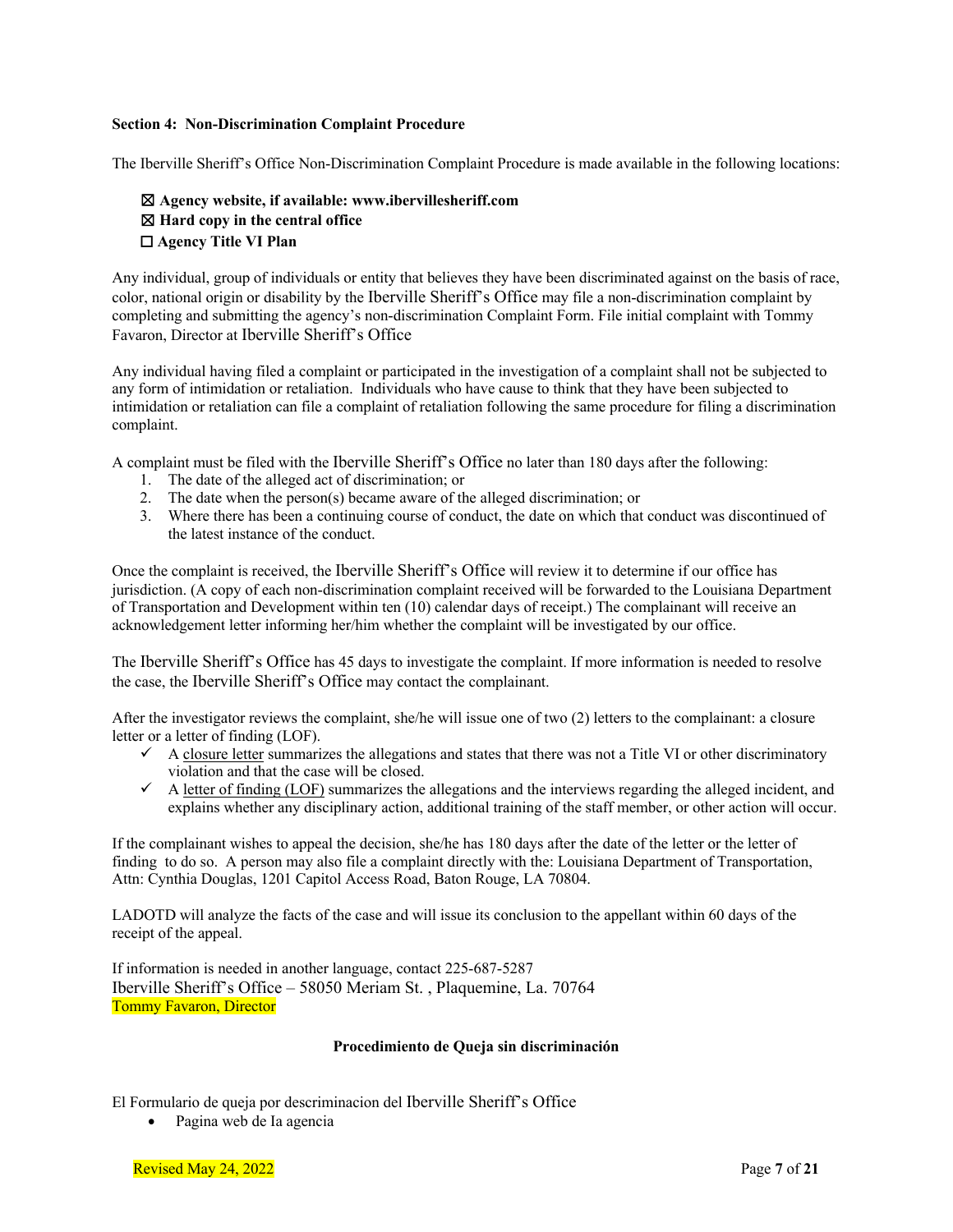• Copia impresa localizada en Ia oficina central

Cualquier persona, grupo de individuos o entidad que crea haber sido objeto de discriminacion por motivos de raza, color, nacionalidad o discapacidad por el agency name puede presentar la queja llenando y enviando este formulario de queja por descriminacion a la agencia correspondiente. (Este documento debe ser enviado a Ia dirección. Presente la queja inicial con Tommy Favaron en Iberville Sheriff's Office.

Cualquier individuo que haya presentado o participado en la investigación de alguna queja no debe ser sujeto a ninguna forma de intimidación o represalia. Aquel individuo que considere que haya sido sujeto a intimidación o represalias puede llenar un formulario de queja para represalias siguiendo este mismo procedimiento.

Esta queja deberá ser presentada a la Oficina de Programas de Cumplimiento del Iberville Sheriff's Office en un periodo de no mas de 180 días después de lo siguiente:

- 1. La fecha del presunto acto de discriminacion
- 2. La fecha en Ia que Ia persona (s) se percataron del presunto acto de discriminacion
- 3. Cuando se ha detectado que el acto de discriminacion se ha convertido en una conducta repetitiva. En estos casos se incluiriria laa fecha del último acontecimiento.

Una vez que se reciba Ia queja, la oficina de Iberville Sheriff's Office lo revisará para determinar si nuestra oficina tiene jurisdicción. El demandante recibira una carta de notificación comunicándo si la queja será investigada por nuestra oficina.

El/La coordinadora de la oficina de Iberville Sheriff's Office tendrá 45 días para investigar La queja. Si se necesita mas información para resolver el caso, el (Ia) Coordinador (a) podria contactar al demandante.

Despues de que elI Ia Coordinador revise Ia queja, emitirá una de dos (2) cartas al demandante

- Una carta de cierre resumiendo las alegaciones del caso en Ia cual indicara que no hubo una violacion de discriminación y por tal motivo el caso sera cerrado.
- Una carta de hallazgo resumiendo las alegaciones y las entrevistas sobre el supuesto incidente en esta misma carta se le explicara al demandante si se llevara a cabo alguna acción disciplinaria, entrenamiento adicional al personal o se tomara alguna otra acción necesaria.

Si el demandante desea apelar La decisión, el tendrá 180 días después de la fecha marcada en la carta de cierre o de la carta de hallazgo para hacerlo. Ell La Coordinador, Cynthia Douglas (225) 379-192

Titulo VI *I* ADA analizara los hechos del caso y emitirá su conclusión al apelante en un periodo de 60 días después de haber recibido La apelación.

Si necesita información en otro idioma, póngase en contacto con 225-687-5287. Iberville Sheriff's Office – 58050 Meriam St. , Plaquemine, La. 70764 Tommy Favaron, Director

#### **Section 5: Non-discriminación Complaint Form**

The Iberville Sheriff's Office non-discrimination Complaint Procedure is made available in the following locations: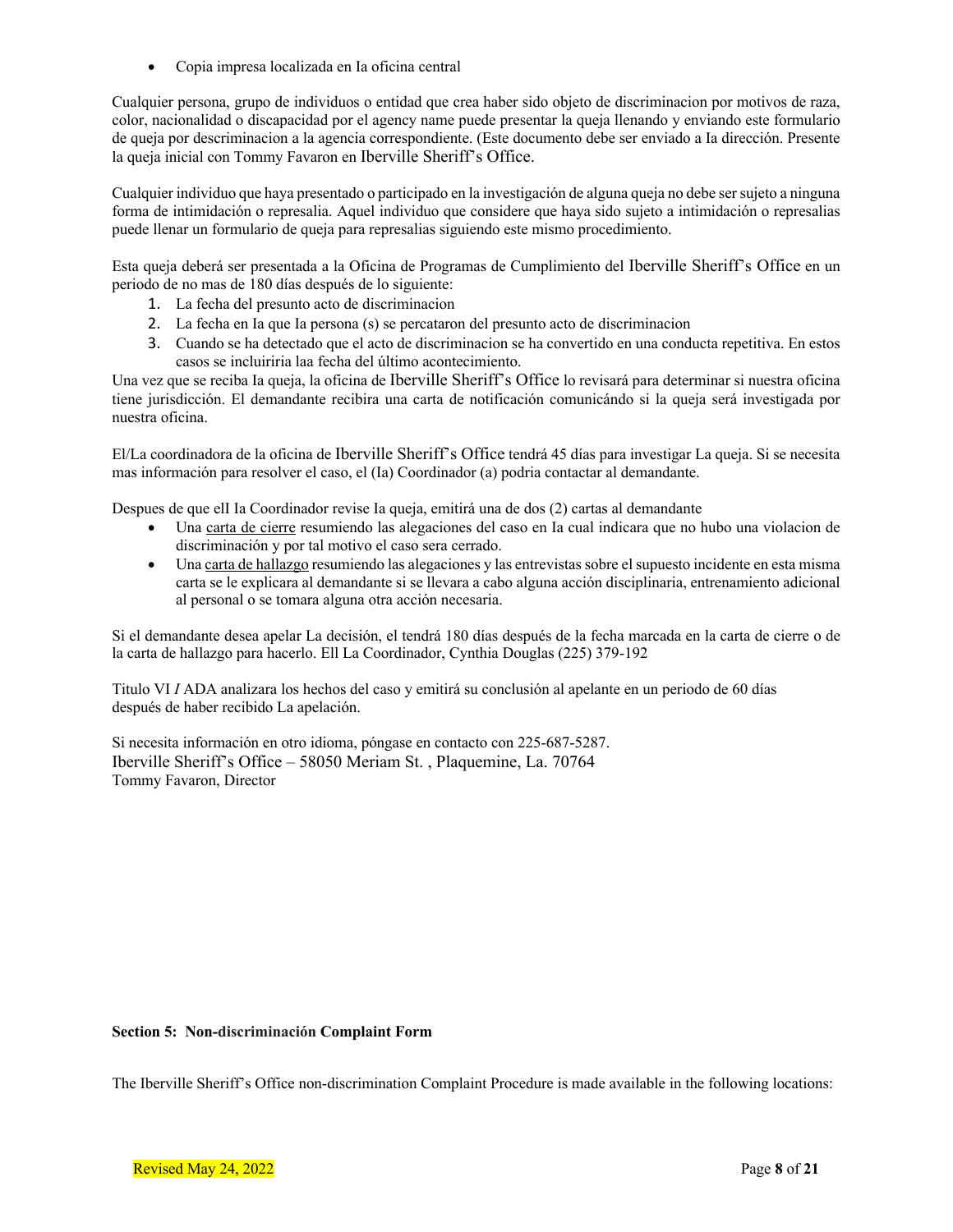#### ☒ **Agency website, if available: www.ibervillesheriff.com**

☒ Hard copy in the central office

☐ Agency Title VI Plan

| <b>Section I:</b>                                                                                                                                                                                                                                                                                                                                                       |             |                    |            |                |  |  |
|-------------------------------------------------------------------------------------------------------------------------------------------------------------------------------------------------------------------------------------------------------------------------------------------------------------------------------------------------------------------------|-------------|--------------------|------------|----------------|--|--|
| Name:                                                                                                                                                                                                                                                                                                                                                                   |             |                    |            |                |  |  |
| <b>Address:</b>                                                                                                                                                                                                                                                                                                                                                         |             |                    |            |                |  |  |
| <b>Telephone (Home):</b>                                                                                                                                                                                                                                                                                                                                                |             | Telephone (Work):  |            |                |  |  |
| Email Address:                                                                                                                                                                                                                                                                                                                                                          |             |                    |            |                |  |  |
| Accessible Format Requirements?                                                                                                                                                                                                                                                                                                                                         | Large Print |                    | Audio Tape |                |  |  |
| <b>Section II:</b>                                                                                                                                                                                                                                                                                                                                                      | <b>TDD</b>  |                    | Other      |                |  |  |
| Are you filing this complaint on your own behalf?                                                                                                                                                                                                                                                                                                                       |             |                    | $Yes*$     | No             |  |  |
| *If you answered "yes" to this question, go to Section III.                                                                                                                                                                                                                                                                                                             |             |                    |            |                |  |  |
| If not, please supply the name and relationship of the person for whom you are<br>complaining:                                                                                                                                                                                                                                                                          |             |                    |            |                |  |  |
| Please explain why you have filed for a third party:                                                                                                                                                                                                                                                                                                                    |             |                    |            |                |  |  |
|                                                                                                                                                                                                                                                                                                                                                                         |             |                    |            |                |  |  |
| Please confirm that you have obtained the permission of the aggrieved party if you<br>are filing on behalf of a third party.                                                                                                                                                                                                                                            |             |                    | Yes        | No             |  |  |
| <b>Section III:</b>                                                                                                                                                                                                                                                                                                                                                     |             |                    |            |                |  |  |
| I believe the discrimination I experienced was based on (check all that apply):                                                                                                                                                                                                                                                                                         |             |                    |            |                |  |  |
| [] Race<br>[ ] Color                                                                                                                                                                                                                                                                                                                                                    |             | [] National Origin |            | [ ] Disability |  |  |
| Date of Alleged Discrimination (Month, Day, Year) [189]                                                                                                                                                                                                                                                                                                                 |             |                    |            |                |  |  |
| Explain as clearly as possible what happened and why you believe you were discriminated against. Describe all persons who were<br>involved. Include the name and contact information of the person(s) who discriminated against you (if known) as well as names<br>and contact information of any witnesses. If more space is needed, please use the back of this form. |             |                    |            |                |  |  |
|                                                                                                                                                                                                                                                                                                                                                                         |             |                    |            |                |  |  |
|                                                                                                                                                                                                                                                                                                                                                                         |             |                    |            |                |  |  |
| <b>Section IV</b>                                                                                                                                                                                                                                                                                                                                                       |             |                    |            |                |  |  |
| Have you previously filed a non-discrimination complaint with this agency?                                                                                                                                                                                                                                                                                              |             |                    | Yes        | No             |  |  |
|                                                                                                                                                                                                                                                                                                                                                                         |             |                    |            |                |  |  |
| <b>Section V</b>                                                                                                                                                                                                                                                                                                                                                        |             |                    |            |                |  |  |
| Have you filed this complaint with any other Federal, State, or local agency, or with any Federal or State court?                                                                                                                                                                                                                                                       |             |                    |            |                |  |  |
| [] Yes                                                                                                                                                                                                                                                                                                                                                                  | $[$   No    |                    |            |                |  |  |
| If yes, check all that apply:                                                                                                                                                                                                                                                                                                                                           |             |                    |            |                |  |  |
|                                                                                                                                                                                                                                                                                                                                                                         |             |                    |            |                |  |  |
|                                                                                                                                                                                                                                                                                                                                                                         |             |                    |            |                |  |  |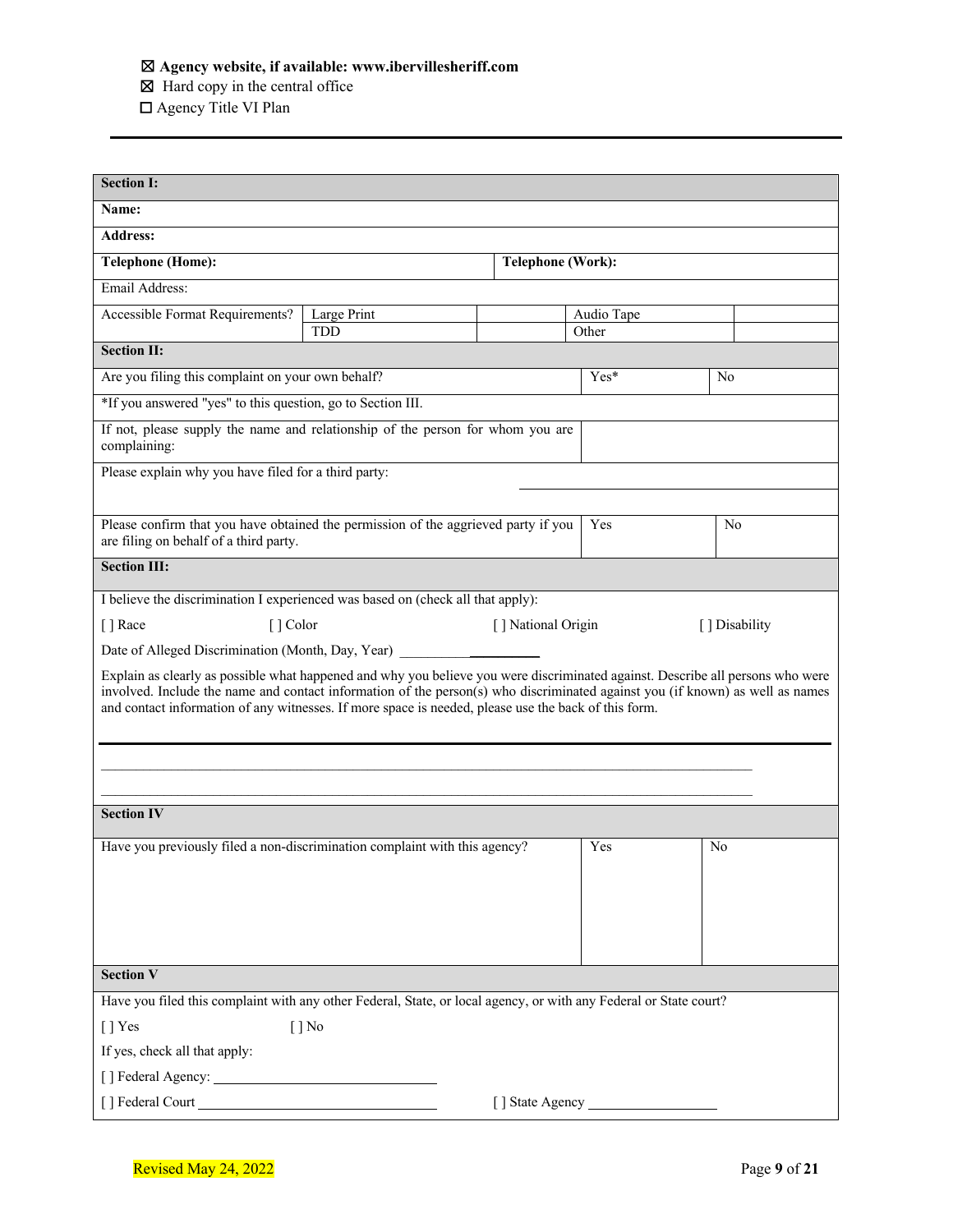| [] State Court                                                                                       | [] Local Agency |
|------------------------------------------------------------------------------------------------------|-----------------|
|                                                                                                      |                 |
|                                                                                                      |                 |
| Please provide information about a contact person at the agency/court where the complaint was filed. |                 |
| Name:                                                                                                |                 |
| Title:                                                                                               |                 |
| Agency:                                                                                              |                 |
| <b>Address:</b>                                                                                      |                 |
| Telephone:                                                                                           |                 |
| <b>Section VI</b>                                                                                    |                 |
| Name of agency complaint is against:                                                                 |                 |
| Contact person:                                                                                      |                 |
| Title:                                                                                               |                 |
| Telephone number:                                                                                    |                 |

You may attach any written materials or other information that you think is relevant to your complaint. Signature and date required below

Signature Date

If information is needed in another language, contact 225-687-5287 Please submit this form in person at the address below, or mail this form to:

Iberville Sheriff's Office **Tommy Favaron, Director 58050 Meriam St. – Plaquemine, La. 70764**

**Formato de Reclamo del no discriminación del** Iberville Sheriff's Office

**Sección I:**

Nombre:

Dirección:

Revised May 24, 2022 **Page 10** of 21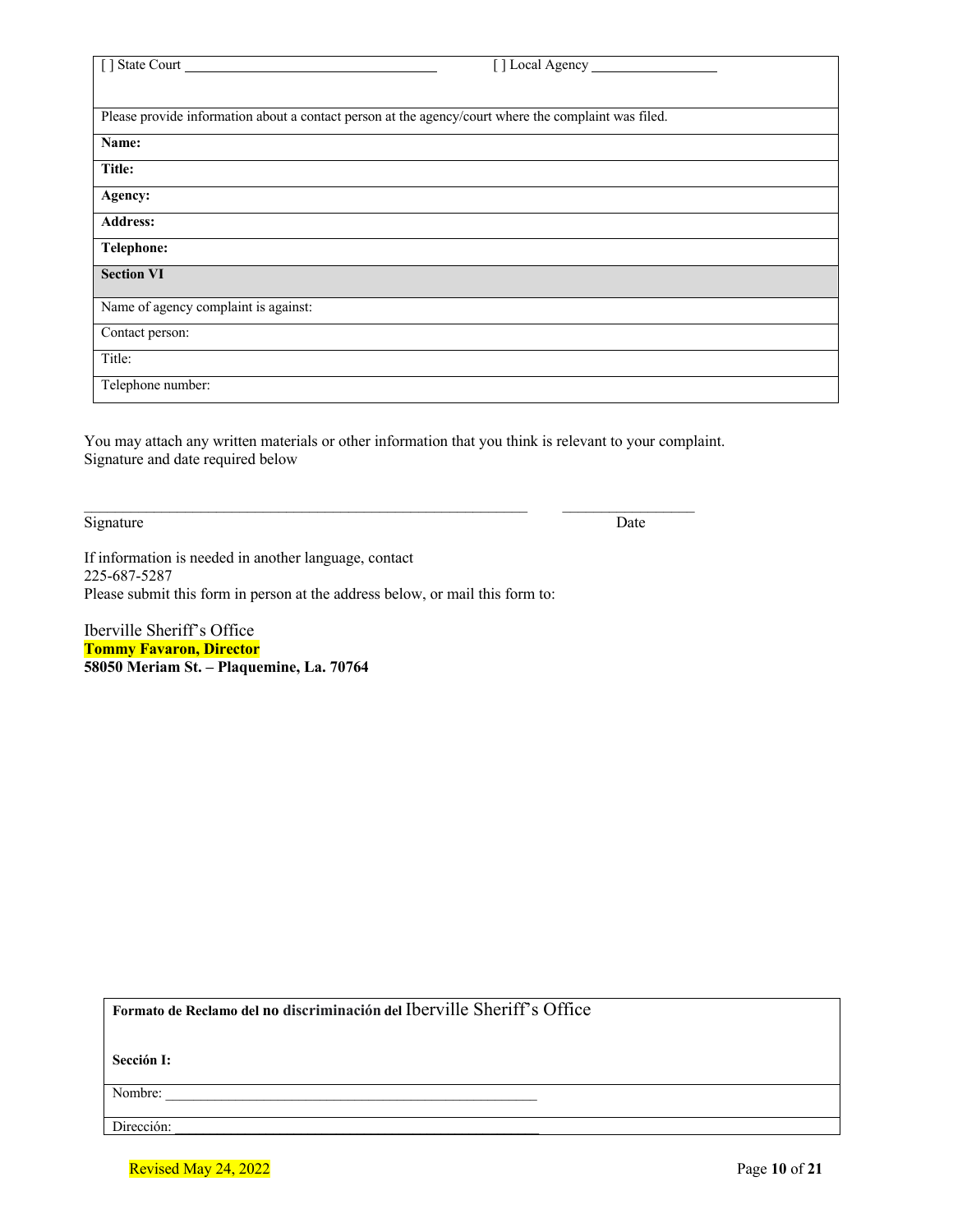|                          |                                                                  |                                                                                                                                                                                                                                                                                                                                                                                                | Teléfono (Trabajo): |         |
|--------------------------|------------------------------------------------------------------|------------------------------------------------------------------------------------------------------------------------------------------------------------------------------------------------------------------------------------------------------------------------------------------------------------------------------------------------------------------------------------------------|---------------------|---------|
|                          | Dirección de correo electrónico:                                 |                                                                                                                                                                                                                                                                                                                                                                                                |                     |         |
| Sección II:              |                                                                  |                                                                                                                                                                                                                                                                                                                                                                                                |                     |         |
|                          | ¿Está usted presentando esta queja personalmente:                | Sí<br>No                                                                                                                                                                                                                                                                                                                                                                                       |                     |         |
|                          | * Si usted contestó "sí" a esta pregunta, pase a la Sección III. |                                                                                                                                                                                                                                                                                                                                                                                                |                     |         |
|                          | que está presentando la queja en contra:                         | Si su respuesta es "no", por favor escribe el nombre y la relación de la persona                                                                                                                                                                                                                                                                                                               |                     | Nombre: |
| siguiente espacio:       |                                                                  | Si usted está presentando una queja de parte de otra persona, por favor, explica porqué en el                                                                                                                                                                                                                                                                                                  |                     |         |
|                          |                                                                  | ¿Se ha obtenido el permiso de la parte perjudicada, si usted está presentando en nombre de un                                                                                                                                                                                                                                                                                                  |                     |         |
|                          |                                                                  | Sí                                                                                                                                                                                                                                                                                                                                                                                             | N <sub>0</sub>      |         |
| tercero:<br>Sección III: |                                                                  |                                                                                                                                                                                                                                                                                                                                                                                                |                     |         |
| Raza                     | Color                                                            | Creo que la discriminación que experimenté fue basado en (marque todo lo que corresponda):<br><b>Origen Nacional</b>                                                                                                                                                                                                                                                                           | <b>Discapacidad</b> |         |
|                          | Fecha de la discriminación alegada (Mes, Día, Año):              |                                                                                                                                                                                                                                                                                                                                                                                                |                     |         |
|                          |                                                                  | Explique, lo más claramente posible, lo que sucedió y porqué usted cree que fue discriminado.<br>Describe todas las personas involucradas. Incluye el nombre y la información<br>de contacto de la persona (s) que lo discriminó (si se conoce), así como los nombres e información<br>de contacto de cualquier testigo. Si necesita más espacio, adjunte hojas adicionales a este formulario: |                     |         |
| Sección IV               |                                                                  |                                                                                                                                                                                                                                                                                                                                                                                                |                     |         |
| Sí<br>No                 |                                                                  | Ha previamente presentado una queja del discriminación con el Iberville Sheriff's Office                                                                                                                                                                                                                                                                                                       |                     |         |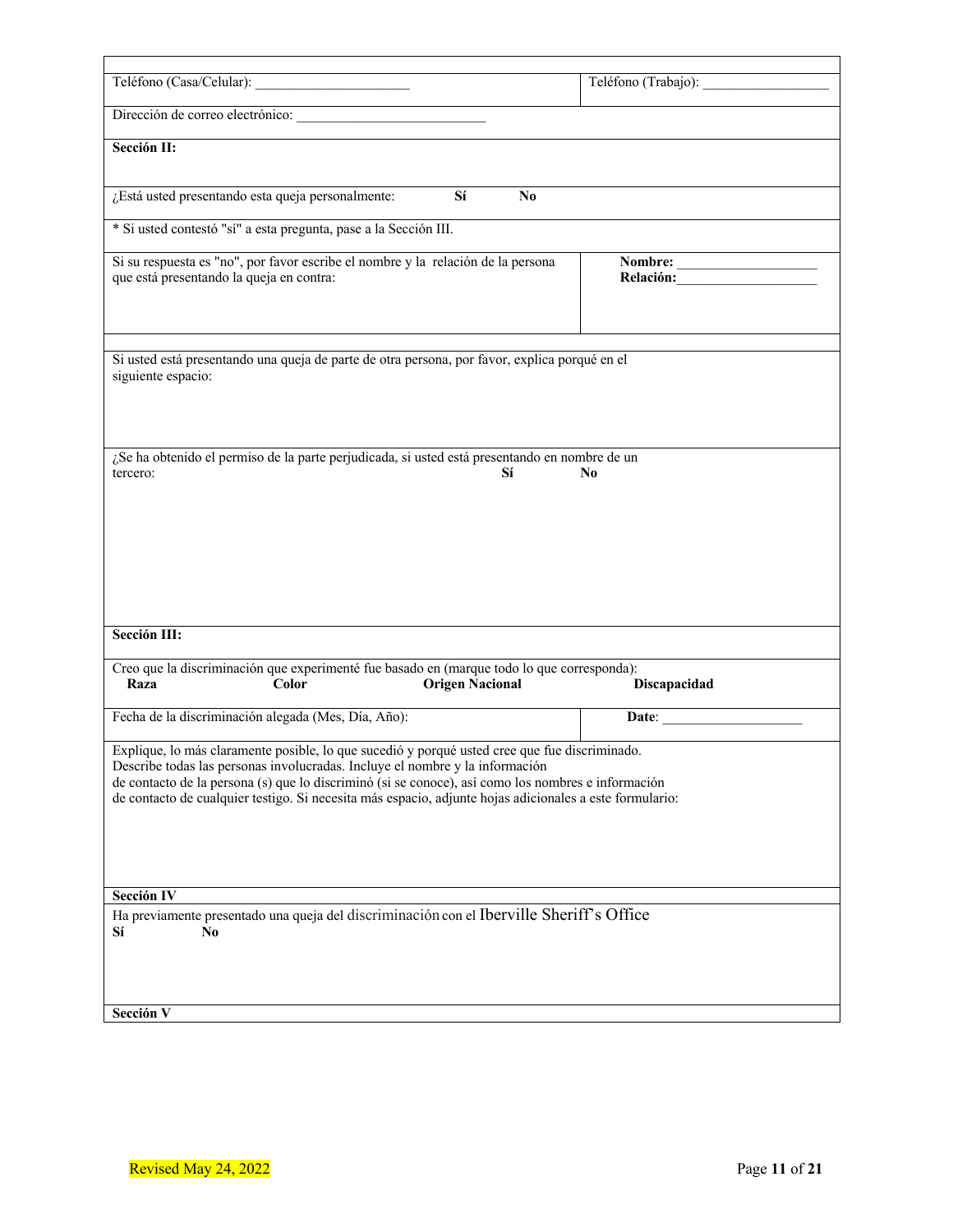| ¿Ha presentado esta queja con cualquier otro federal, estatal o local, o ante cualquier tribunal                                                                                                                               |    |                |
|--------------------------------------------------------------------------------------------------------------------------------------------------------------------------------------------------------------------------------|----|----------------|
| federal o estatal?                                                                                                                                                                                                             | Sí | N <sub>0</sub> |
| En caso afirmativo, marque el nombre de todas las que correspondan:                                                                                                                                                            |    |                |
|                                                                                                                                                                                                                                |    |                |
| Tribunal Federal:                                                                                                                                                                                                              |    |                |
| Agencia Estatal:                                                                                                                                                                                                               |    |                |
|                                                                                                                                                                                                                                |    |                |
|                                                                                                                                                                                                                                |    |                |
| Sírvanse proporcionar información acerca de una persona de contacto en la corte / entidad donde se presentó la queja.                                                                                                          |    |                |
| Nombre:                                                                                                                                                                                                                        |    |                |
|                                                                                                                                                                                                                                |    |                |
|                                                                                                                                                                                                                                |    |                |
| Dirección:                                                                                                                                                                                                                     |    |                |
|                                                                                                                                                                                                                                |    |                |
| Sección VI                                                                                                                                                                                                                     |    |                |
| Nombre de la agencia/companía de queja es contra: _______________________________                                                                                                                                              |    |                |
|                                                                                                                                                                                                                                |    |                |
|                                                                                                                                                                                                                                |    |                |
|                                                                                                                                                                                                                                |    |                |
|                                                                                                                                                                                                                                |    |                |
| Fecha: 2000 Contract and 2000 Contract and 2000 Contract and 2000 Contract and 2000 Contract and 2000 Contract and 2000 Contract and 2000 Contract and 2000 Contract and 2000 Contract and 2000 Contract and 2000 Contract and |    |                |

Puede adjuntar cualquier material escrito u otra información que considere relevante para su queja. Firma y fecha requeridas a continuación

 $\mathcal{L}_\text{max}$ 

Firma Fecha **Fecha** Fecha **Fecha Fecha Fecha Fecha** Fecha Fecha Fecha Fecha Fecha Fecha Fecha Fecha Fecha Fecha Fecha Fecha Fecha Fecha Fecha Fecha Fecha Fecha Fecha Fecha Fecha Fecha Fecha Fecha Fecha Fecha Fecha Fecha Fe

Si se necesita información en otro idioma, póngase en contacto con **225-687-5287** Envíe este formulario en persona a la dirección que aparece a continuación, o envíe este formulario por correo a:

Iberville Sheriff's Office **Tommy Favaron, Director 58050 Meriam St. – Plaquemine, La. 70764**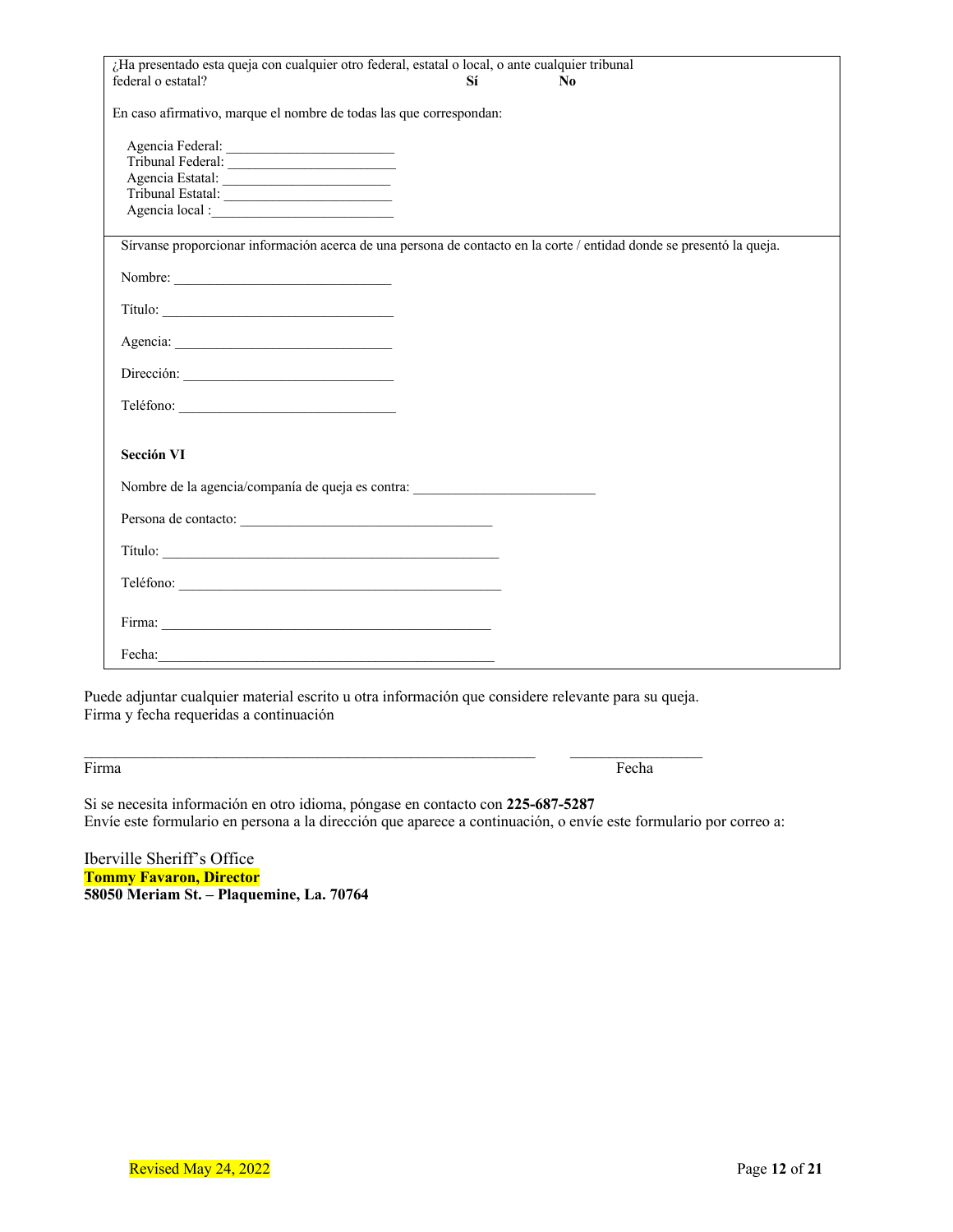#### **Section 6: List of Transit Related Non-Discrimination Investigations, Complaints and Lawsuits**

The Iberville Sheriff's Office maintains a list or log of all non-discrimination investigations, complaints and lawsuits, pertaining to its transit-related activities.

#### **Check One:**

There have been  $\underline{no}$  investigations, complaints and/or lawsuits filed against us since the last plan submission.

There have been investigations, complaints and/or lawsuits filed against us. *See list below. Attach additional information as needed.*

|                       | <b>Date</b><br>(Month,<br>Day, Year) | <b>Summary</b><br>(include basis of complaint:<br>race, color, or national<br>origin) | <b>Status</b> | <b>Action(s)</b> Taken |
|-----------------------|--------------------------------------|---------------------------------------------------------------------------------------|---------------|------------------------|
| <b>Investigations</b> |                                      |                                                                                       |               |                        |
| $\overline{1}$ .      |                                      |                                                                                       |               |                        |
| 2.                    |                                      |                                                                                       |               |                        |
| Lawsuits              |                                      |                                                                                       |               |                        |
| 1.                    |                                      |                                                                                       |               |                        |
| 2.                    |                                      |                                                                                       |               |                        |
| <b>Complaints</b>     |                                      |                                                                                       |               |                        |
| $\overline{1}$ .      |                                      |                                                                                       |               |                        |
| 2.                    |                                      |                                                                                       |               |                        |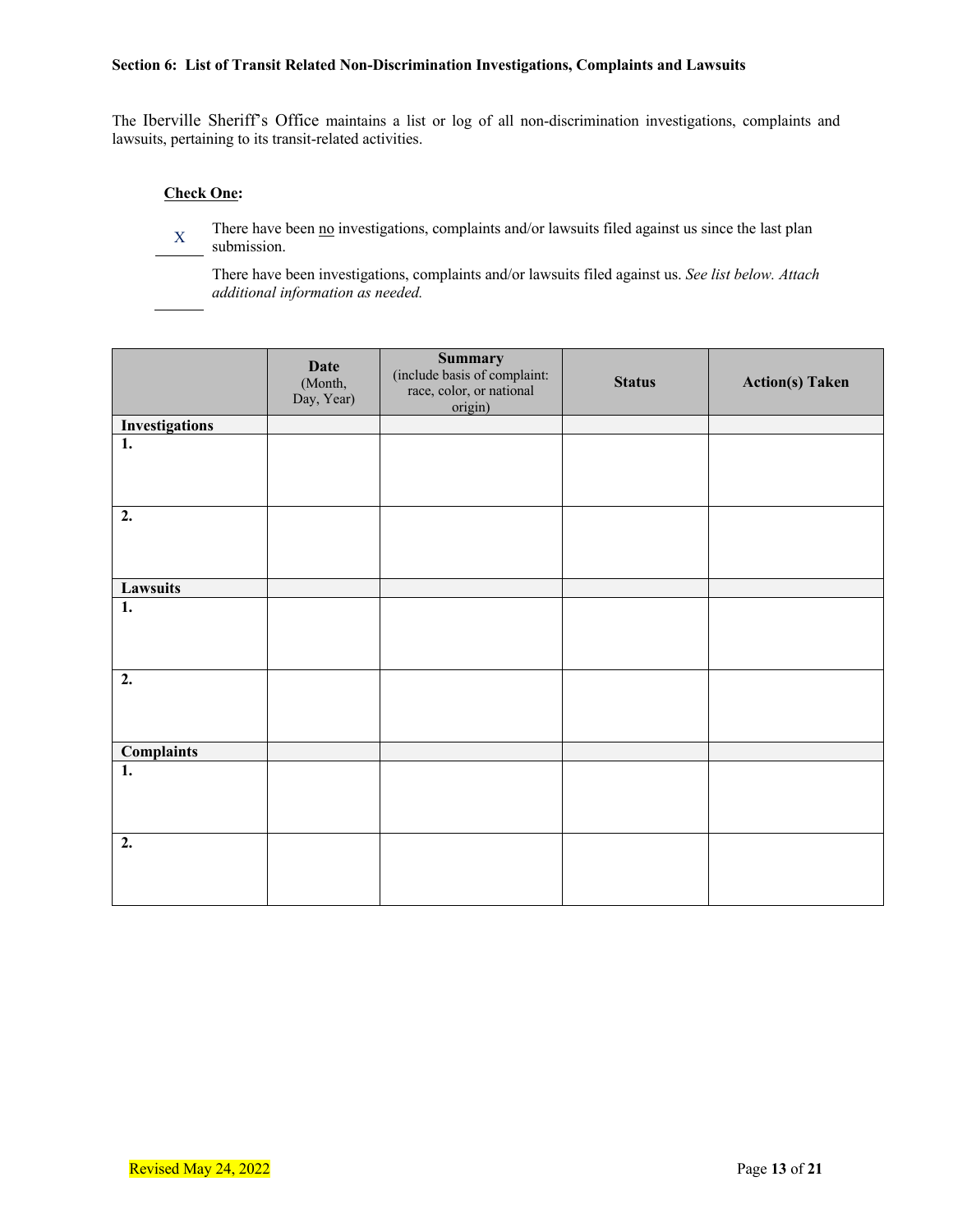#### **Section 7: Public Participation Plan**

#### **Strategies and Desired Outcomes**

- $\checkmark$  To promote inclusive public participation, the Iberville Sheriff's Office will employ the following strategies, as appropriate (make these determinations based on a demographic analysis of the population(s) affected, type of plan, program and/or service under consideration, and the resources available): Provide for early, frequent and continuous engagement by the public.
- $\checkmark$  Select accessible and varied meeting locations and times
- $\checkmark$  Employ different meeting sizes and formats
- $\checkmark$  Use social media in addition to other resources as a way to gain public involvement
- $\checkmark$  Use radio, television or newspaper ads on stations and in publications that serve LEP populations. Outreach to LEP populations may also include audio programming available on podcasts.
- $\checkmark$  Expand traditional outreach methods by visiting ethnic stores/markets and restaurants, community centers, libraries, faith-based institutions, local festivals, etc.

#### **Public Outreach Activities**

The public outreach and involvement activities conducted by the Iberville Sheriff's Office since the last Non-Discrimination Program submission are summarized in the table below

| Event<br>Date | <b>Iberville</b><br>Sheriff's<br>Office<br><b>Staffer(s)</b> | <b>Activity</b>                         | Communication<br><b>Method</b><br>(Public Notice, Posters,<br>Social Media) | <b>Notes</b> |
|---------------|--------------------------------------------------------------|-----------------------------------------|-----------------------------------------------------------------------------|--------------|
| Oct. 2021     | Debra Jordan<br>& James<br>Erwin                             | Transport<br>resident to<br>parish fair | Public notice                                                               |              |
|               |                                                              |                                         |                                                                             |              |
|               |                                                              |                                         |                                                                             |              |
|               |                                                              |                                         |                                                                             |              |

#### Enter specific Public Participation activities in the table below.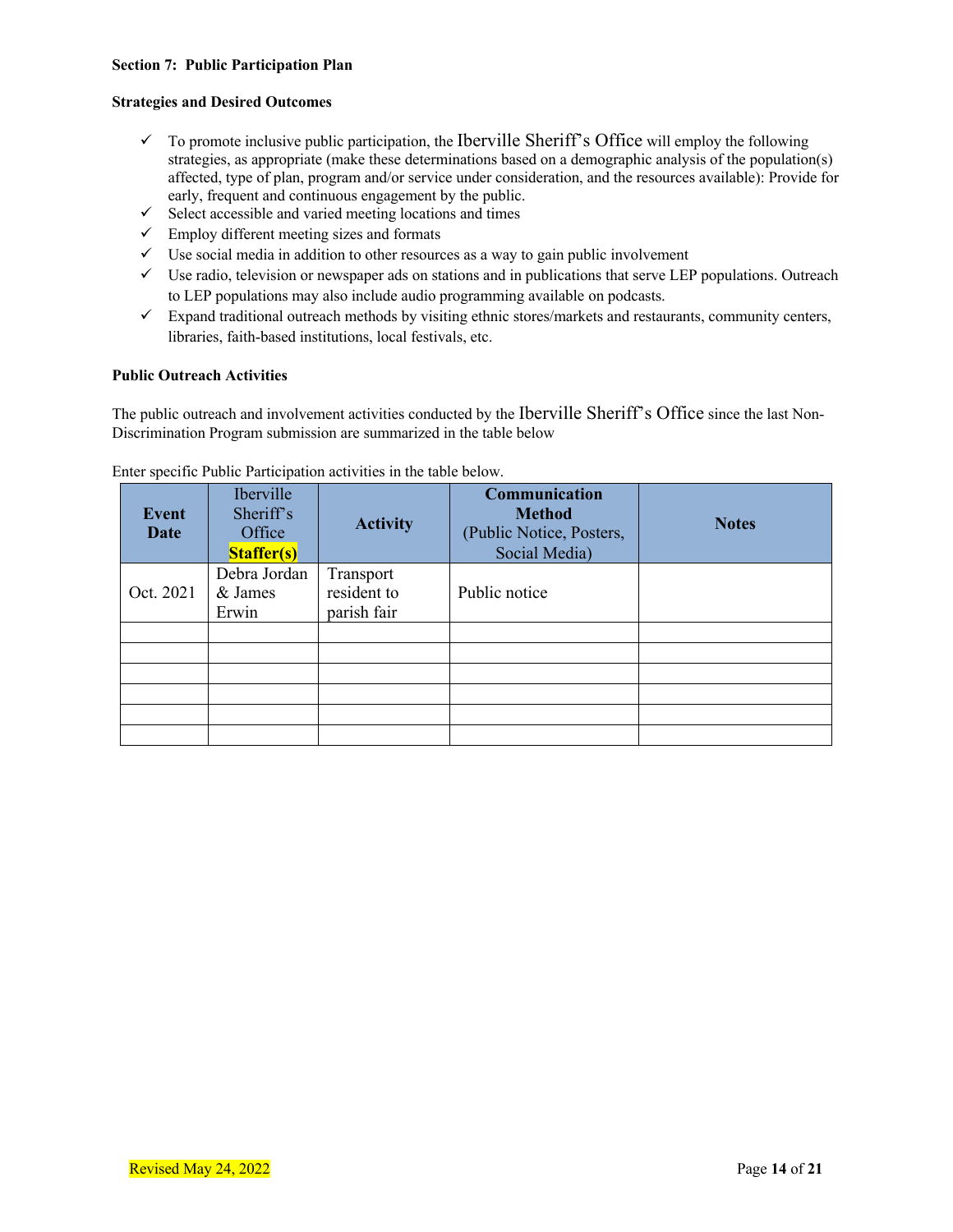#### **Section 8: Language Assistance Plan**

#### **Plan Components**

As a recipient of federal US DOT funding, the Iberville Sheriff's Office is required to take reasonable steps to ensure meaningful access to our programs and activities by limited-English proficient (LEP) persons.

Limited English Proficient (LEP) refers to persons for whom English is not their primary language and who have a limited ability to read, write, speak or understand English. This includes those who have reported to the U.S. Census that they speak English less than very well, not well, or not at all.

- The Iberville Sheriff's Office Language Assistance Plan includes the following elements: Item #1: The results of the *Four Factor Analysis*, including a description of the LEP population(s), served.
	- Item #2: A description of how language assistance services are provided by language
	- Item #3: A description of how LEP persons are informed of the availability of language assistance service
	- Item #4: A description of how the language assistance plan is monitored and updated

Item #5: A description of how employees are trained to provide language assistance to LEP persons

#### **Four Factor Analysis Methodology**

To determine if an individual is entitled to language assistance and what specific services are appropriate, the Iberville Sheriff's Office has conducted a *Four Factor Analysis* of the following areas: 1) LEP Demography, 2) Contact Frequency, 3) Importance of Service, and 4) Resources and Costs.

**Factor 1: The number or proportion of LEP persons eligible to be served or likely to be encountered by the program or recipient.** In addition to the number or proportion of LEP persons served, the Iberville Sheriff's Office will identify:

- (a) How LEP persons interact with the recipient's agency;
- (b) Identification of LEP communities, and assessing the number or proportion of LEP persons from each language group to determine the appropriate language services for each language;
- (c) The literacy skills of LEP populations in their native languages, in order to determine whether translation of documents will be an effective practice; and
- (d) Whether LEP persons are underserved by the recipient due to language barriers.

**Factor 2: The frequency with which LEP persons come into contact with the program.**: Identifies and assesses the frequency Iberville Sheriff's Office staff comes into contact with LEP persons. Examples of contact could include:

- (a) Use of bus and rail service;
- (b) Purchase of tickets through vending machines, outlets, websites, and over the phone;
- (c) Participation in public meetings;
- (d) Customer service interactions;
- (e) Ridership surveys;
- (f) Operator surveys.

**Factor 3: The nature and importance of the program, activity, or service provided by the program to people's lives.** Generally speaking, the more important the program, the more frequent the contact and the likelihood that language services will be needed.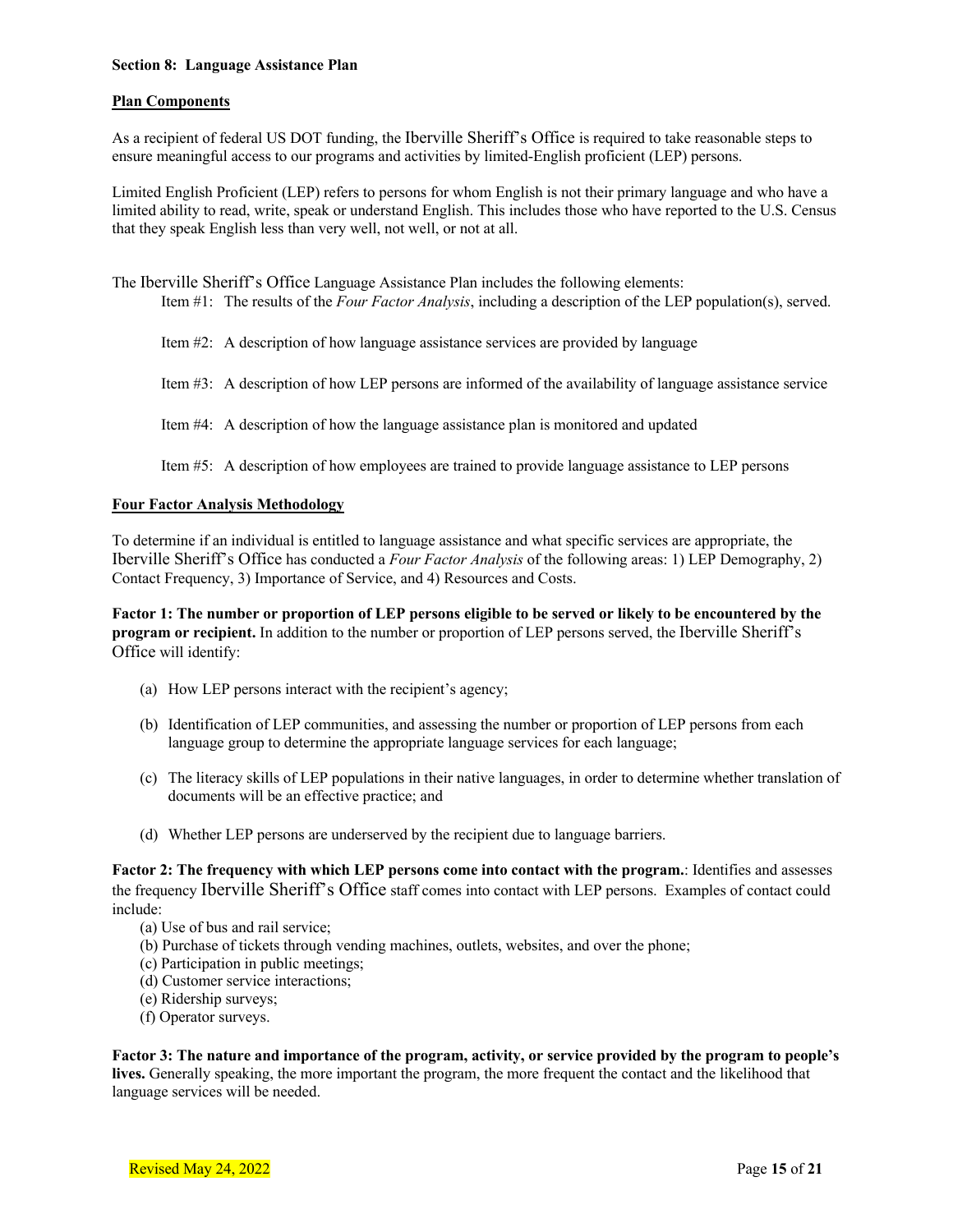This section discusses how the Iberville Sheriff's Office program and services impact the lives of person's within the community. The Iberville Sheriff's Office will specify the community organizations that serve LEP persons, if available.

**Factor 4: The resources available to the recipient for LEP outreach, as well as the costs associated with that outreach.** Resource and cost issues can often be reduced by technological advances, reasonable business practices, and the sharing of language assistance materials and services among and between recipients, advocacy groups, LEP populations and Federal agencies. Large entities and those entities serving a significant number of LEP persons should ensure that their resource limitations are well substantiated before using this factor as a reason to limit language assistance.

The summary below discusses the low cost methods the Iberville Sheriff's Office uses to provide outreach to LEP persons as well as train staff (and transit provider/lessee, if applicable) on Title VI and LEP principles.

Item #1 – Results of the Four Factor Analysis *(including a description of the LEP population(s) served)*

#### **Factor 1: The number or proportion of LEP persons eligible to be served or likely to be encountered.**

The Iberville Sheriff's Office staff reviewed the American Community Survey data https://www.census.gov/programs-surveys/acs and determined that 800 or 2% of persons in Iberville Parish speak a language other than English. In Iberville Parish, of the 800 persons with limited English proficiency, 600 or 75% speak Spanish.

| Label (Grouping)                    |                |            | Iberville Parish, Iberville PIberville Parish, Louisiana. |
|-------------------------------------|----------------|------------|-----------------------------------------------------------|
| Population 5 years and over         | $30,842$ (X)   |            |                                                           |
| Speak only English                  | 29,912         | 97.00% (X) |                                                           |
| Speak a language other than English | 930            | 3.00%      |                                                           |
| SPEAK A LANGUAGE OTHER THAN ENGLISH |                |            |                                                           |
| Spanish                             | 462            | 1.50%      |                                                           |
| 5 to 17 years old                   | 75             | 0.20%      |                                                           |
| 18 to 64 years old                  | 370            | 1.20%      |                                                           |
| 65 years old and over               | 17             | 0.10%      |                                                           |
| Other Indo-European languages       | 410            | 1.30%      |                                                           |
| 5 to 17 years old                   | 26             | 0.10%      |                                                           |
| 18 to 64 years old                  | 279            | 0.90%      |                                                           |
| 65 years old and over               | 105            | 0.30%      |                                                           |
| Asian and Pacific Island languages  | 21             | 0.10%      |                                                           |
| 5 to 17 years old                   | $\Omega$       | 0.00%      |                                                           |
| 18 to 64 years old                  | 21             | 0.10%      |                                                           |
| 65 years old and over               | $\overline{0}$ | 0.00%      |                                                           |
| Other languages                     | 37             | 0.10%      |                                                           |
| 5 to 17 years old                   | 19             | 0.10%      |                                                           |
| 18 to 64 years old                  | 18             | 0.10%      |                                                           |
| 65 years old and over               | $\Omega$       | 0.00%      |                                                           |
| <b>CITIZENS 18 YEARS AND OVER</b>   |                |            |                                                           |
| All citizens 18 years old and over  | $25,699$ (X)   |            |                                                           |
| Speak only English                  | 25,059         | 97.50% (X) |                                                           |
| Speak a language other than English | 640            | 2.50%      |                                                           |
| Spanish                             | 239            | 0.90%      |                                                           |
| Other languages                     | 401            | 1.60%      |                                                           |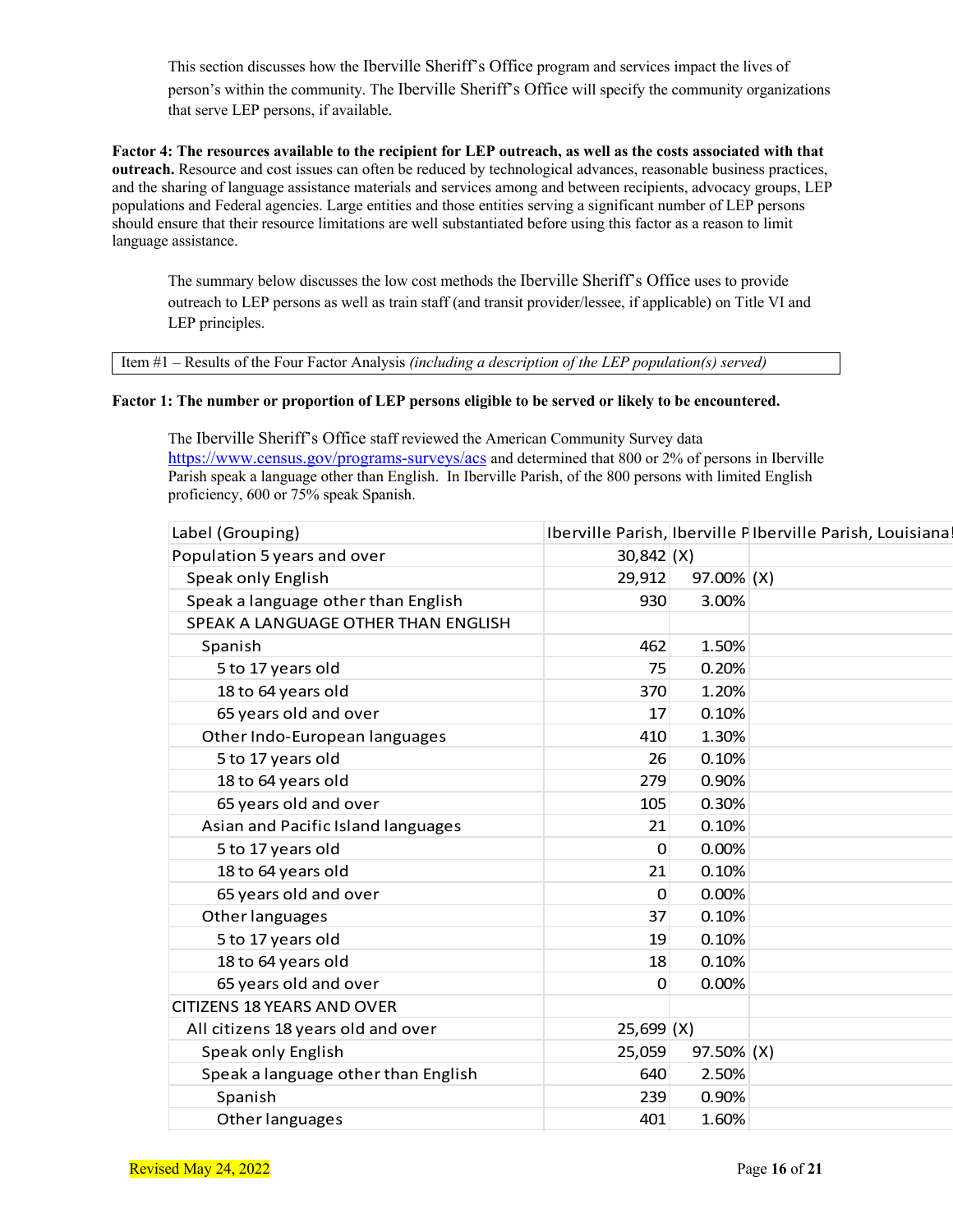#### **Factor 2: The frequency with which LEP persons come into contact with the program**.

Iberville Sheriff's Office assessed the frequency with which staff and drivers have, or could have, contact with LEP persons. Iberville Sheriff's Office provides approximately 11,000 passenger trips per year. If an individual has speech limitations, the dispatcher or driver will work with the Transit Manager and the LADOTD, if needed, to ensure the individual receives access to the transit services.

#### **Factor 3: The nature and importance of the program, activity, or service provided by the program to people's lives.**

All of Iberville Sheriff's Office programs are important; however, those related to safety, public transit, nondiscrimination and public involvement are among the most important. The Iberville Sheriff's Office is committed to providing meaningful access and will provide written translation for any of its documents, when reasonable, effective and with the available resources. In other cases, the Iberville Sheriff's Office will strive to provide alternative but meaningfully accessibility. Moreover, the Iberville Sheriff's Office continually evaluates its programs, services, and activities to ensure that persons who may be LEP are always provided with meaningful access. The Title VI policy, complaint form, and LEP policy are available in Spanish upon request.

#### **Factor 4: The resources available for LEP outreach, as well as the costs associated with that outreach.**

The Iberville Sheriff's Office makes every effort to make its programs, services, and activities, accessible to LEP individuals. The Iberville Sheriff's Office will use available resources, both internal and external to accommodate reasonable requests for translations.

Item # 2 – Description of how Language Assistance Services are Provided, by Language

The Iberville Sheriff's Office has identified, developed, and uses the following:

- a) Individuals who have contact with the public are provided with "I Speak" language cards to identify language needs in order to match them with available services. Language cards verified and distributed by the Director as need.
- b) The Iberville Sheriff's Office has developed partnerships with local agencies, organizations, law enforcement, colleges/universities, local school districts and social service agencies that are available to assist with it LEP responsibilities.
- c) A list of web based translation services can be provided by contracting the Human Resources Department.

Item # 3 - Description of how LEP Persons are Informed of the Availability of Language Assistance Service

In order to ensure that LEP individuals are aware of Iberville Sheriff's Office language assistance measures,

Iberville Sheriff's Office provides the following:

- Title VI Program including the Language Assistance Plan is made available on website, if applicable, and hard copy in central office.
- Drivers and dispatchers are provided "I Speak" language cards to identify language needs in order to match them with available services.

Item # 4 – Description of how the Language Assistance Plan is Monitored and Updated

Iberville Sheriff's Office will continue to update the LEP plan as required by U.S. DOT. At a minimum, the plan

will continue to be reviewed and updated every three (3) years in conjunction with the Title VI submission, or when data from the 2020 U.S. Census is available, or when it is clear that the concentrations of LEP individuals are present in the Iberville Sheriff's Office service area. Updates will continue to include the following: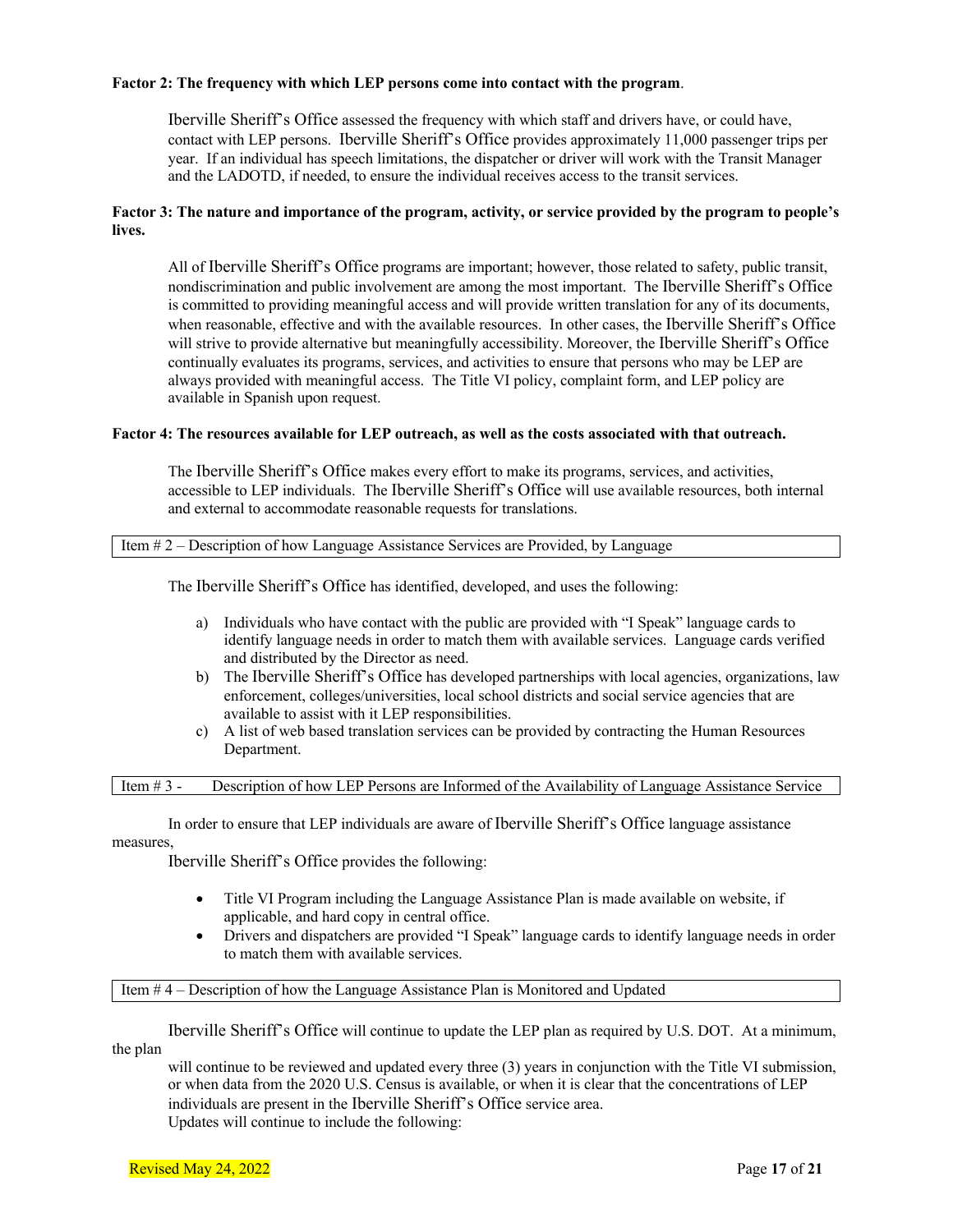- The number of documented LEP person contacts encountered annually.
- How the needs of LEP persons have been addressed.
- Determination of the current LEP population in the service area.
- Determination as to whether the need for translation services has changed.
- Determine whether local language assistance programs have been effective and sufficient to meet the need.
- Determine whether Iberville Sheriff's Office financial resources are sufficient to fund language assistance resources needed.
- Determine whether Iberville Sheriff's Office has fully complied with the goals of this LEP Plan.
- Determine whether complaints have been received concerning Iberville Sheriff's Office failure to meet the needs of LEP individuals

#### Item # 5 - Description of how Employees are Trained to Provide Language Assistance to LEP Persons

The following training will continue to be provided to Iberville Sheriff's Office staff:

- Information on the Iberville Sheriff's Office Title VI Procedures and LEP responsibilities.
- Description of language assistance services offered to the public.
- Use of "I Speak" language cards (used to identify language preference).
- Documentation of language assistance requests.
- Use of web-based interpreter services
- How to handle a potential Title VI / LEP complaint.

Limited English Proficient (LEP) Resource Materials:

#### LEP Policy

Iberville Sheriff's Office shall provide for communication for limited English proficient riders to ensure them equal opportunity to benefit from services. Family members or friends of limited English proficient riders will not be used as translators unless specifically requested by that individual. Arrangements have been made with TeleLanguage (800-514-9237) to obtain translators. The agency will also utilize web based translator programs if available.

#### **If you need help with English, please call 225-687-5287.**

Iberville Sheriff's Office proporcionará comunicación para jinetes competentes inglés limitados para asegurarles igualdad de oportunidades para beneficiarse de los servicios. Miembros de la familia o amigos de jinetes habilidades inglesas limitadas no se utilizará como traductores a menos que pedido específicamente por ese individuo. Han establecido acuerdos con la Agencia para obtener traductores. La agencia también utiliza programas de traductor basado en web si está disponible.

#### **Si usted necesita ayuda con el inglés, por favor llame 225-687-5287**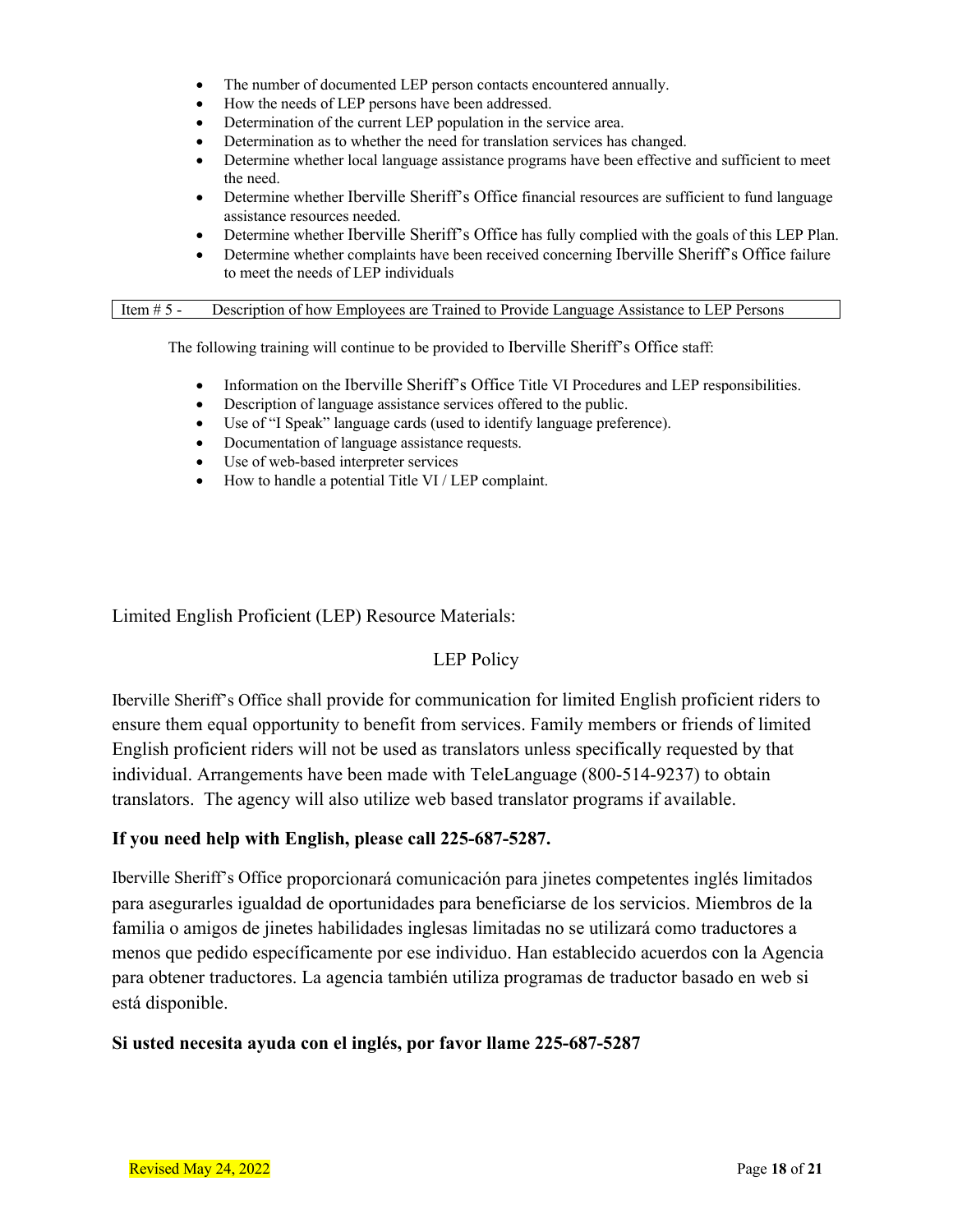# **"***I Speak***" Language Identification Card**

| Mark this<br>Box if you<br>speak | <b>Language Identification Chart</b>                                           | Language   |
|----------------------------------|--------------------------------------------------------------------------------|------------|
|                                  | Mark this box if you read or speak English                                     | English    |
|                                  | Marque esta casilla si lee o habla español                                     | Spanish    |
|                                  | Kos lub voj no yog koj paub twm thiab hais lus Hmoob                           | Hmong      |
|                                  | 如果说中国在方框内打勾                                                                    | Chinese    |
|                                  | Xin ñaùnh daáu vaøo oâ naøy neáu quyù vò bieát ñoïc vaø noùi ñöôïc Vieät Ngöõ. | Vietnamese |
|                                  | 당신이한국어말할경우이 상자를표시                                                              | Korean     |
|                                  | Markahan itong kuwadrado kung kayo ay marunong magbasa o magsalita ng Tagalog. | Tagalog    |
|                                  | Kreuzen Sie dieses Kästchen an, wenn Sie Deutsch lesen oder sprechen           | German     |
|                                  | Отметить этот флажок, если вы говорите по-русски                               | Russian    |
|                                  | Означите ову кућицу ако говорите српски                                        | Serbian    |
|                                  | आप हिंदी बोलते हैं तो इस बक्से को चिह्नित करें                                 | Hindi      |
|                                  | پر نشان لگائیں تو اس باکس بولتے ہیں اردو اگر آپ                                | Urdu       |

**Note: For additional languages visit the US Census Bureau website http://www.lep.gov/ISpeakCards2004.pdf**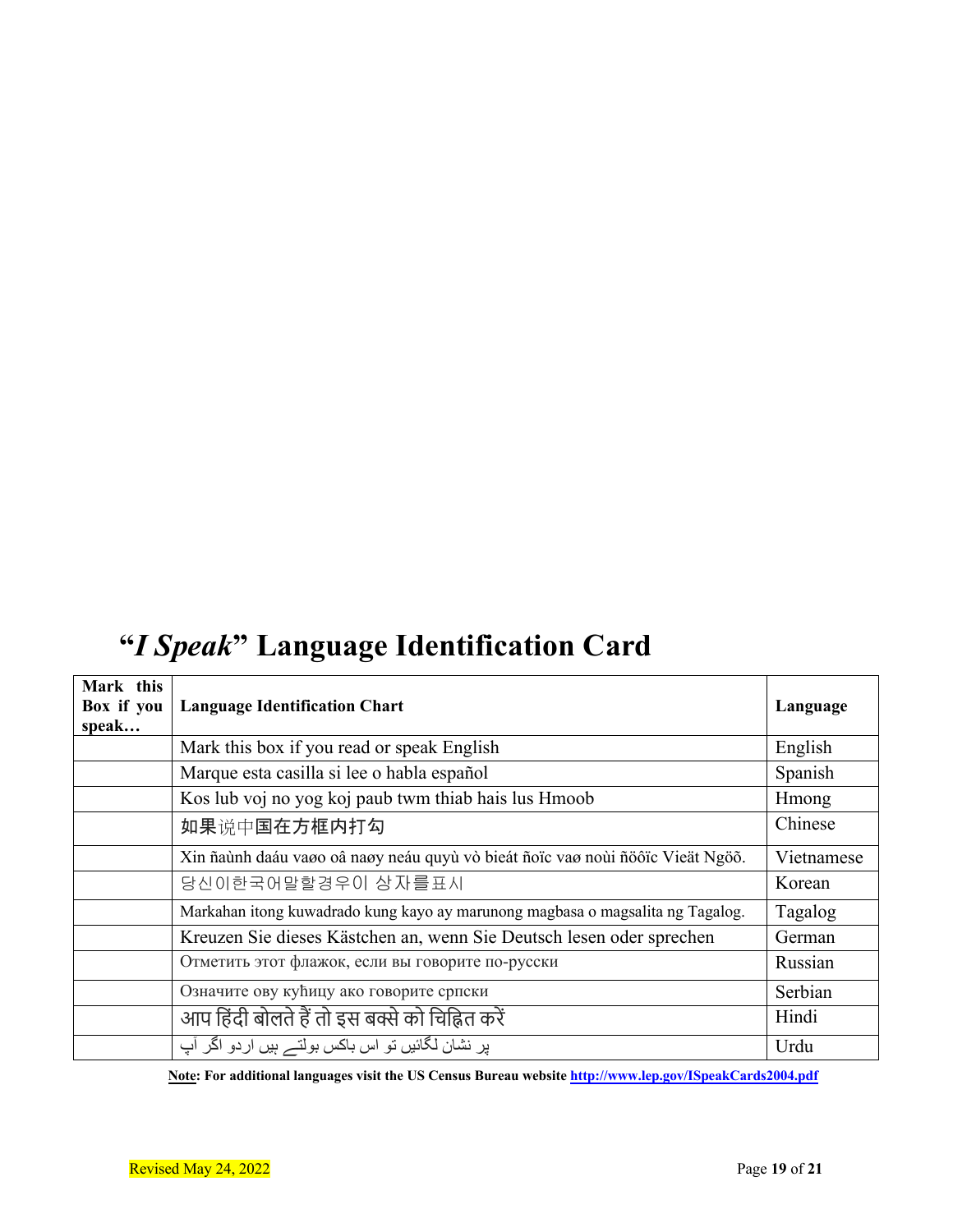# **Log of LEP Encounters**

| <b>Date</b> | <b>Time</b> | Language<br>Spoken By<br>Individual<br>(if available) | Name<br>and<br><b>Phone Number</b><br>of Individual<br>(if available) | <b>Service</b><br><b>Requested</b> | <b>Follow</b><br>$U_{p}$<br>Required | <b>Staff Member</b><br><b>Providing</b><br>Assistance | <b>Notes</b> |
|-------------|-------------|-------------------------------------------------------|-----------------------------------------------------------------------|------------------------------------|--------------------------------------|-------------------------------------------------------|--------------|
|             |             |                                                       |                                                                       |                                    |                                      |                                                       |              |
|             |             |                                                       |                                                                       |                                    |                                      |                                                       |              |
|             |             |                                                       |                                                                       |                                    |                                      |                                                       |              |
|             |             |                                                       |                                                                       |                                    |                                      |                                                       |              |
|             |             |                                                       |                                                                       |                                    |                                      |                                                       |              |
|             |             |                                                       |                                                                       |                                    |                                      |                                                       |              |
|             |             |                                                       |                                                                       |                                    |                                      |                                                       |              |
|             |             |                                                       |                                                                       |                                    |                                      |                                                       |              |
|             |             |                                                       |                                                                       |                                    |                                      |                                                       |              |

#### **Section 9: Minority Representation Information**

Recipients that have transit-related, non-elected planning boards, advisory councils or committees, or similar committees, the membership of which is selected by the recipient, must provide a table depicting the racial breakdown of the membership of those committees, and a description of efforts made to encourage the participation of minorities on such committees. **Minority Representation Table**

#### **Table Depicting Membership of Board, Committees, Councils, Broken Down by Race**

| Body       | Caucasian | Hispanic | African<br>American | Asian<br>American | Native<br>American | Two or<br>More Races |
|------------|-----------|----------|---------------------|-------------------|--------------------|----------------------|
| Population |           |          |                     |                   |                    |                      |
|            |           |          |                     |                   |                    |                      |

#### **B. Efforts to Encourage Minority Participation**

#### **Section 10: Providing Assistance to and Monitoring Subrecipients**

1. Does agency provide funding to subrecipients?

 $\boxtimes$  No, the agency does not have subrecipients.

 $\square$  Yes. If yes, list the subrecipient names: (list other agency names here)